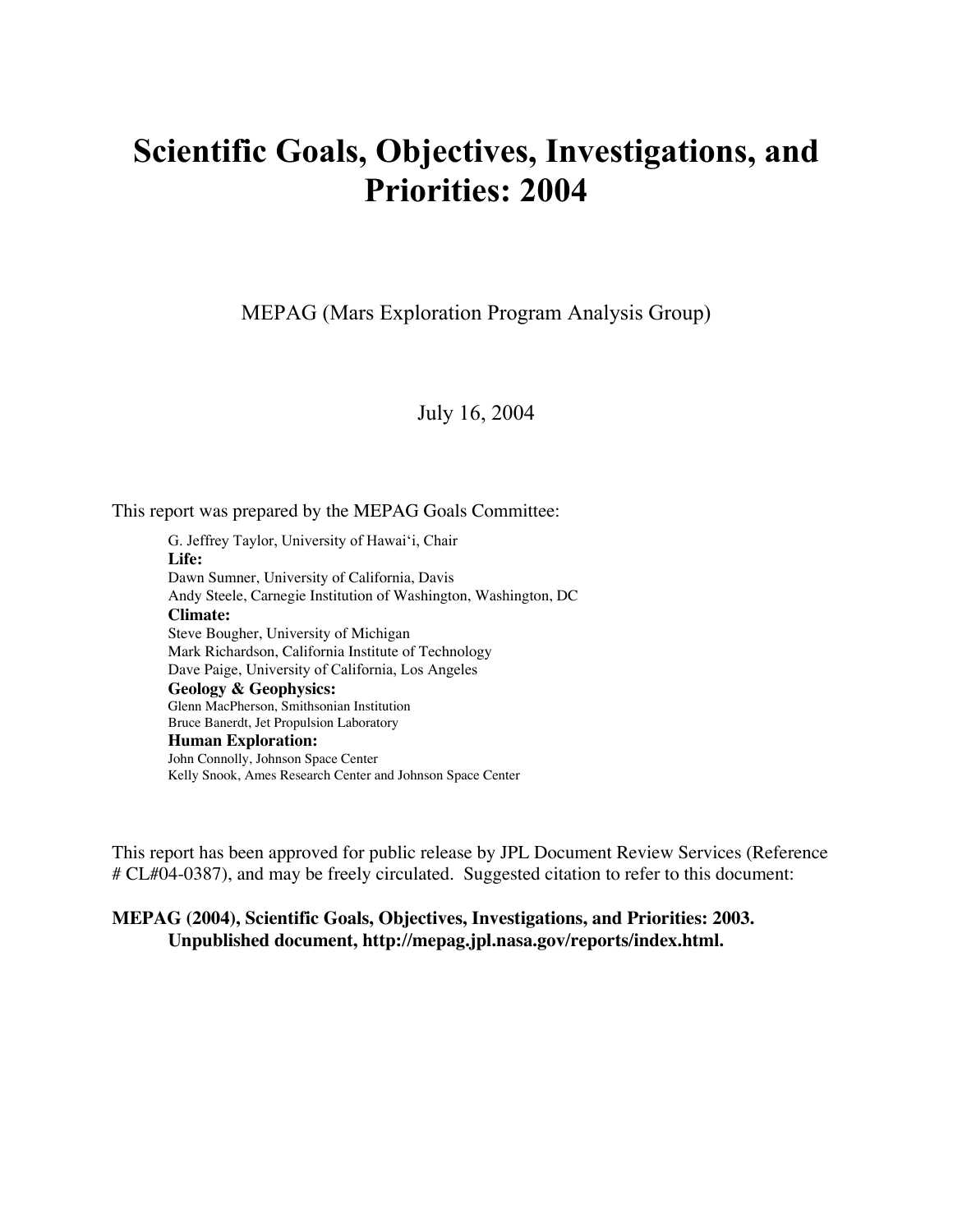## PREAMBLE

This document updates the goals for Mars exploration as reported in *Scientific Goals, Objectives, Investigations, and Priorities*, edited by R. Greeley under the auspices of the Mars Exploration Program Analysis Group (MEPAG), which was based on discussions in 2000 and then published in 2001. The original goals document has helped shape priorities for the exploration of Mars. Recent successful missions and analysis of data from them and previous missions have led to the need to update the goals and objectives of Mars exploration. These revisions are done in the context of the Mars program and its relationship to the solar system exploration program as described in two recent documents--the Solar System Exploration Roadmap published by the NASA Office of Space Sciences (Code S) and the report published by the NAS National Research Council on New Frontiers in the Solar System: An Integrated Exploration Strategy (the so-called Belton committee report). The plan is that MEPAG will update the goals approximately every two years, corresponding to each Mars launch opportunity. As with the 2001 version, the goals were revised with extensive participation from the community of scientists and engineers active in Mars exploration.

The MEPAG Chair and steering committee appointed a subcommittee of the Mars Exploration Program Analysis Group (MEPAG) to carry out the revisions. The goals committee met through weekly teleconferences from mid-January 2003 leading up to the MEPAG meeting held February 26-27, 2003, in Tempe, Arizona. The committee identified important potential revisions during this time period and outlined a series of issues to discuss at the Tempe MEPAG meeting. Over 100 Mars experts, in addition to program managers, attended (see Appendix A). Participants discussed goals revisions in four breakout groups, corresponding to the four major goals for Mars exploration. A primary objective of the meeting was to identify central issues and questions to discuss with the entire Mars exploration community through an online survey that the Geophysical Laboratory of the Carnegie Institution of Washington managed and cosponsored.. Over 300 individuals participated in the survey. A draft report was then circulated via e-mail to the Mars Community and discussed in detail during the September 10-11 MEPAG meeting in Pasadena, California. Over 150 scientists attended the Pasadena meeting, in addition to program managers. A revised document was circulated to the community again in October 2004, which resulted in insightful comments from about 40 individuals. Revised versions were circulated among members of the Goals Committee and the MEPAG Executive Committee, and approved by the MEPAG Executive Committee on 26 February 2004. Thus, the updated goals outlined here represent the consensus view of a broad cross section of the Mars exploration community.

### Prioritization

The four goals described below are *not* listed in priority order. Each is important and they are interrelated. All must be pursued aggressively to understand the entire complex Mars system and how it operated through time, and to prepare for human exploration of Mars. However, within each goal, the objectives and investigations *are* listed in priority order. Table 1 lists the prioritization criteria. There is an enormous diversity of opinion among individual scientists regarding these priorities, and this intellectual diversity is extremely healthy for the Mars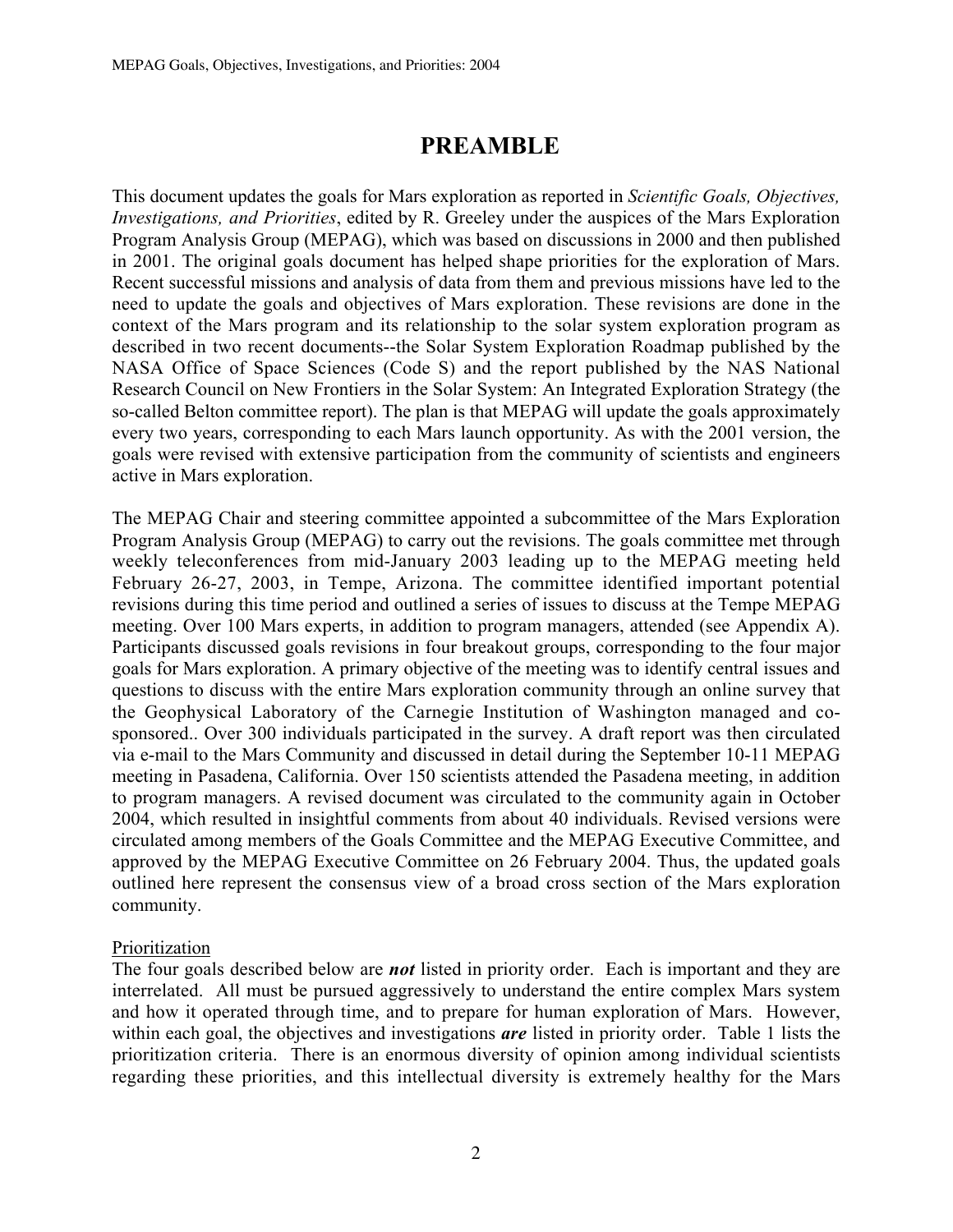Exploration Program. However, to help guide implementation and planning, we have put a major effort into establishing consensus statements of priority within each goal area. **Table 1.** Prioritization criteria

|  | 1 Degree of alignment with the high-level objectives of NASA and the Office of Space Science, such |  |
|--|----------------------------------------------------------------------------------------------------|--|
|  | as the Solar System Exploration Roadmap (2003), as well as guidance from external groups,          |  |
|  | including the Solar System Decadal Survey (2002).                                                  |  |
|  | $\mid$ 2   Expected scientific value, if completed successfully                                    |  |

- **3** The feasibility of implementing the necessary measurements (includes cost, risk, and technology readiness of missions and instruments)
- **4** Any logic associated with the need to have investigations done sequentially

The online survey was particularly useful in establishing these priorities. No attempt was made to weight the priorities, but it is clear that the highest priority objective or investigation is not ten times more important than the lowest one.

As noted in the first MEPAG goals report, completion of all the investigations will require decades of studying Mars. Many investigations may never be truly complete (even if they have a high priority). Thus, evaluations of prospective missions should be based on how well the investigations are addressed. While priorities should influence which investigations are conducted first, they should not necessarily be done serially, as many other factors come into play in the overall Mars Program. On the other hand, we have tried to identify cases where one investigation should be done before another. In such cases, the investigation that should be done first was given a higher priority, even if in the long run the second investigation will be more important.

#### Future Studies

Technology development. Even a cursory reading of the goals, objectives, and investigations outlined below will show that several crucial technical capabilities need to developed. The most important of these are: (1) *Access to all of Mars*--high and low latitudes, rough and smooth surfaces, low and high elevations, plus precision landing. (2) *Access to the subsurface*, from a meter to hundreds of meters, through a combination of drilling and geophysical sounding. (3) *Access to time varying phenomena*; hence we need to be able to make some measurements over a long period of time (at least a Martian year). This applies particularly to climate studies. (4) *Access to microscopic scales* by instruments capable of measuring chemical and isotopic compositions and determining mineralogy and the nature of mineral intergrowths. Orbital and landed packages can make many of the high priority measurements, but others absolutely require that samples be returned from Mars. There is a strong consensus on the need for sample return missions. As noted in other MEPAG and National Academy of Science reports, study of samples collected from known locations on Mars and from sites whose geological context has been determined from remote sensing measurements has the potential to revolutionize our view of Mars. A full discussion of these issues is beyond the scope of this document, but we anticipate that they will be addressed by MEPAG and other scientific advisory committees in the near future.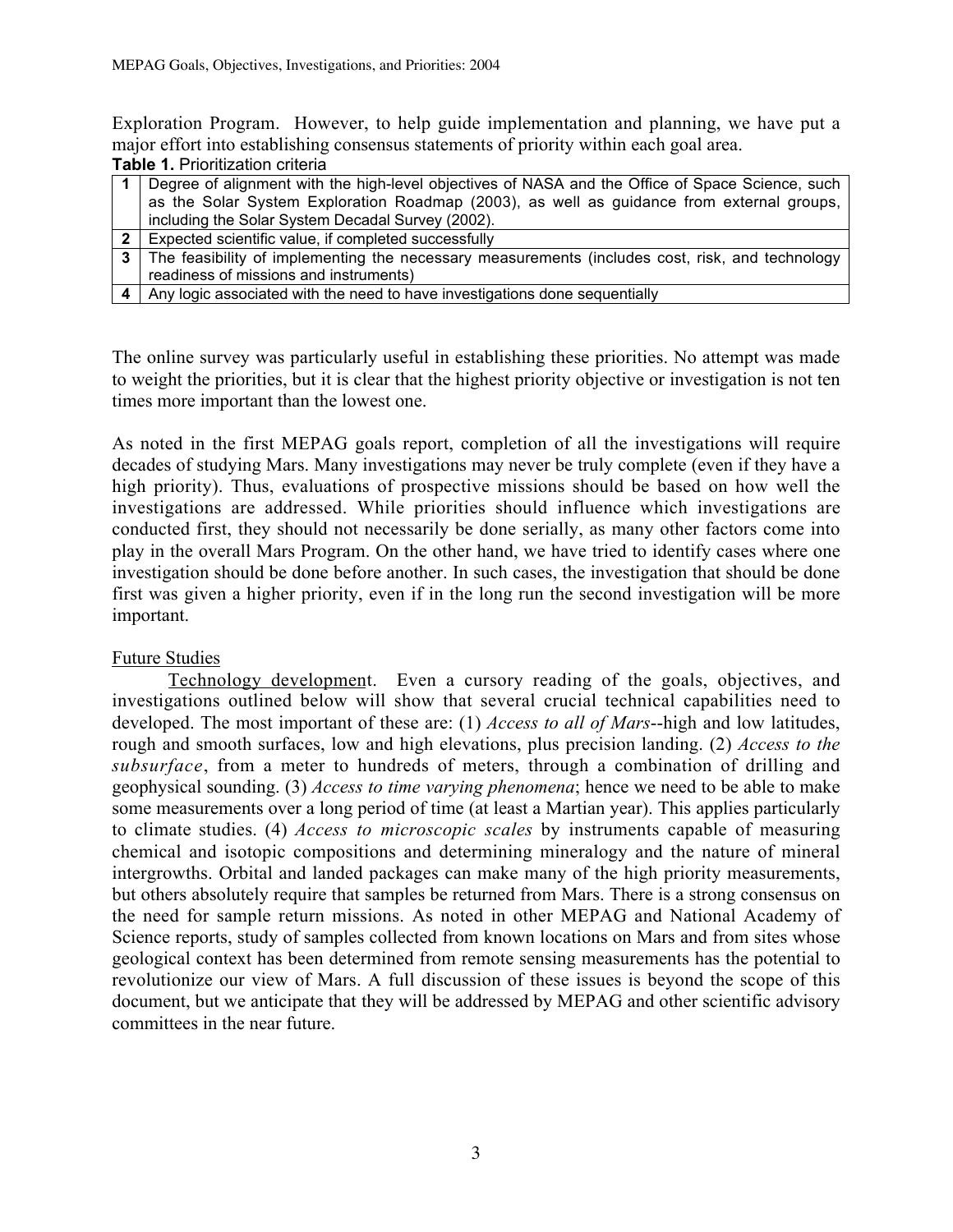**Measurements.** In the previous edition of this document (MEPAG, 2001), the measurements that could contribute to each investigation are listed. Within each investigation, MEPAG chose not to place the measurements in priority order, in large part because of the difficulty of establishing systematic and impersonal criteria for doing so. In planning for the current revision of the "Goals" document, at the Sept. 2003 MEPAG meeting MEPAG adopted the position that any listing of measurements related to an investigation would be as examples only. It is not MEPAG's intent to discourage the innovation of the science community in developing additional measurements that can contribute to these investigations as science and technology evolve in the future. Scientists and engineers working with this document are specifically ENCOURAGED to apply their creativity to improved measurement approaches.

In addition, an aspect of the measurements that will contribute heavily to forward program planning is the precision, accuracy, and detection limits required to achieve the stated objectives.

These additions are planned for a future online addendum to this Scientific Goals, Objectives, Investigations, and Priorities: 2003 document. We anticipate that in the addendum the measurements will be listed as examples, not as specific requirements. The consensus view is that such detailed requirements ought to be defined by Science Definition Teams and Payload Science Integration Groups for program missions and by the Science Teams for Scout missions.

## I. GOAL: DETERMINE IF LIFE EVER AROSE ON MARS

Determining if life ever arose on Mars is a challenging goal. The essence of this goal is to establish that life is or was present on Mars, *or* if life never was present to understand the reasons why Mars did not ever support its own biology. A comprehensive conclusion will necessitate understanding the planetary evolution of Mars and whether Mars is or could have been habitable, and will need to be based in multi-disciplinary scientific exploration at scales ranging from planetary to microscopic. The strategy we have adopted to pursue this goal has two sequential aspects: assess the habitability of Mars (which needs to be undertaken environment by environment); and, test for prebiotic processes, past life, or present life in environments that can be shown to have high habitability potential. These constitute two high-level scientific objectives. A critical means to achieve both of these objectives is to characterize Martian carbon chemistry and carbon cycling. Consequently, the science associated with carbon chemistry is so fundamental to the overall *life* goal that we have established it as a third primary science objective. To some degree, these overarching scientific objectives can be addressed simultaneously, as each requires basic knowledge of the distributions of water and carbon on Mars and an understanding of the processes that govern their interactions. Clearly, these objectives overlap, but are considered separately here.

To spur development of flight technologies required to achieve these objectives there must be an increase in the number of terrestrial ground truth tests for instrumentation on samples of relevance to Mars exploration. This aids the development of instrumentation directly while maintaining pressure to improve detection limits. In support of such tests, suites of highly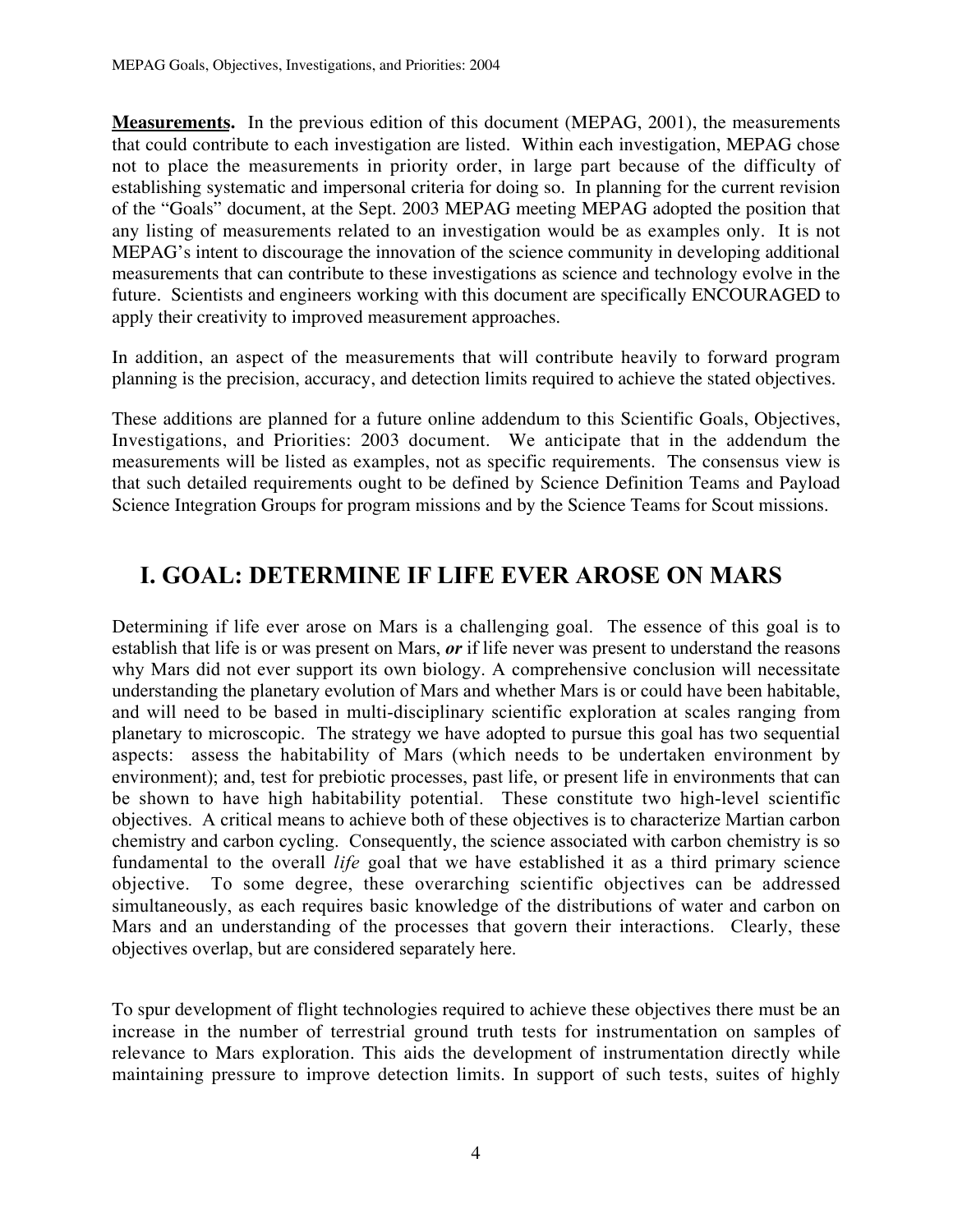characterized samples from relevant environments should be identified and curated for laboratory studies.

In order to prioritize the objectives and investigations described here, we need to be specific about the prioritzation criteria. In broad perspective, Objective C ("test for life") is a long-term goal. Objectives A ("assess habitability") and B ("follow the carbon") are the critical steps in narrowing the search space to allow Objective C to be addressed. We need to know where to look for life before making a serious attempt at testing for life. At the same time, Objectives A and B are fundamentally important even without searching for life directly; they help us understand the role planetary evolution plays in creating conditions in which life might have arisen, whether it arose or not. Thus, objectives A, B, and C, in this order, form a logical exploration sequence. Note that research goals and technology development plans must incorporate both short- and long-term scientific objectives.

## A. Objective: Assess the past and present habitability of Mars (investigations listed in priority order)

As used in this document, the term "habitability" refers to the potential to support life of any form. Although Objective A is stated at a planetary scale, we know from our experience on Earth that we should expect that different environments on Mars will have different potential for habitability. It will not be possible to make measurements of one environment and assume that they apply to another. In order to address the overall goal of determining if life ever arose on Mars, the most relevant life detection investigations will be those carried out in environments that have high potential for habitability. Thus, understanding habitability in space and time is an important first order objective.

Arguably, until we discover an extant Martian life form and measure its life processes, there is no way to know definitively which combination of factors must simultaneously be present to constitute a Martian habitat. Until then, "habitability" will need to describe the potential of an environment to sustain life and will therefore be based on our understandings of habitable niches on Earth or plausible extrapolations. Current thinking is that at a minimum, the following three conditions need to be satisfied in order for an environment to have high potential for habitability:

- − The presence of liquid water. As we currently understand life, water is an essential requirement. Its identification and mapping (particularly in the subsurface, where most of Mars' water is thought to reside) can be pursued on a global, regional and local basis using established measurement techniques.
- − The presence of the key elements that provide the raw materials to build cells
- − A source of energy to support life.

Finally, environments with potential for habitability are assumed to have unequal potential to preserve the evidence in geological samples. There needs to be an understanding of these effects in order to understand the significance of many types of life-related investigations.

### 1. Investigation: Establish the current distribution of water in all its forms on Mars*.*

Water on Mars is thought to be present in a variety of forms and potential distributions, ranging from trace amounts of vapor in the atmosphere to substantial reservoirs of liquid, ice and hydrous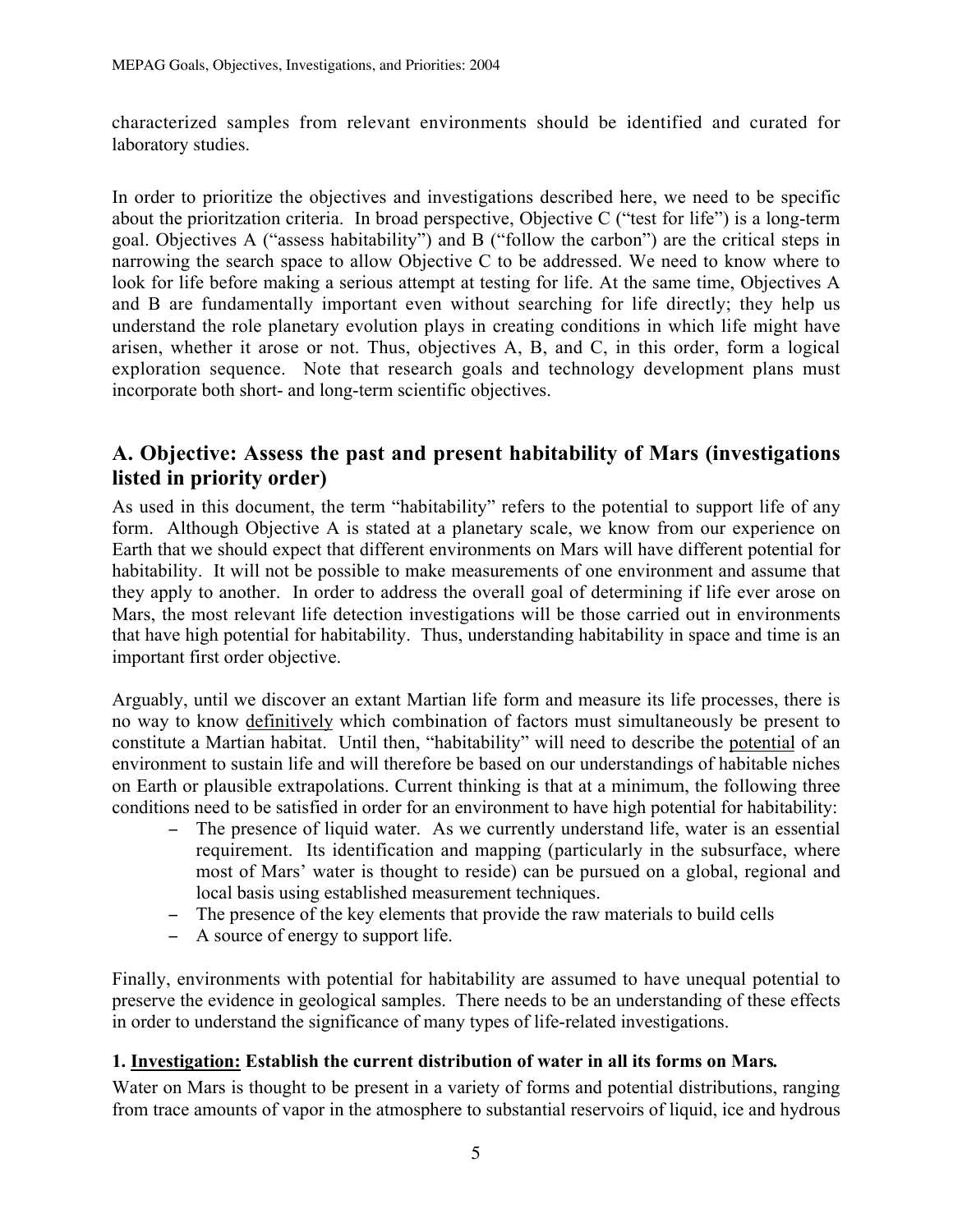minerals that may be present on or the below the surface. The presence of abundant water is supported by the existence of the Martian perennial polar caps, the geomorphic evidence of present day ground ice and past fluvial discharges, and by the Mars Odyssey GRS detection of abundant hydrogen (as water ice and/or hydrous minerals) within the upper meter of the surface in both hemispheres, at mid-latitudes and above. To investigate current habitability, the identity of the highest priority  $H_2O$  targets, and the depth and geographic distribution of their most accessible occurrences, must be known with sufficient precision to guide the placement of subsequent investigations. To understand the conditions that gave rise to these potential habitats it is also desirable to characterize their geologic and climatic context. The highest priority  $H_2O$ targets for the identification of potential habitats are: (1) liquid water -- which may be present in as pockets of brine in the near-subsurface, in association with geothermally active regions (such as Tharsis and Elysium), as super-cooled thin films within the lower cryosphere, and beneath the cryosphere as confined, unconfined, and perched aquifers. (2) Massive ground ice – which may preserve evidence of former life and exist in a complex stratigraphy beneath the northern plains and the floors of Hellas, Argyre, and Valles Marineris, an expectation based on the possible former existence of a Noachian ocean, and the geomorphic evidence for extensive and repeated flooding by Hesperian-age outflow channel activity. (3) The polar layered deposits – whose strata may preserve evidence of climatically-responsive biological activity (at the poles and elsewhere on the planet) and whose ice-rich environment may result in episodic or persistent occurrences of liquid water associated with climate change, local geothermal activity and the presence of basal lakes.

### 2. Investigation: Determine the geological history of water on Mars, and model the processes that have caused water to move from one reservoir to another.

In order to assess past habitability, we need to start with understanding at global scale the abundance, form, and distribution of water in Mars' geologic past. A first-order hypothesis to be tested is that Mars was at one time warmer and wetter than it is now. This can be done in part through investigation of geological deposits that have been affected by hydrological processes, and in part through construction of carefully conceived models. It is entirely possible that Mars had life early in its history, but that life is now extinct.

#### 3. Investigation: Identify and characterize phases containing C, H, O, N, P and S, including minerals, ices, and gases, and the fluxes of these elements between phases*.*

Assessing the availability of biological important elements and the phases in which they are contained, will allow a greater assessment of both habitability and the potential for life to have arisen.. Detailed investigations for carbon are the primary focus of Objective B and therefore will not be further expounded upon here. Nitrogen, phosphorous and sulfur are critical elements for life (as they are on Earth), and the phases containing these elements and fluxes of these elements may reflect biological processes and the availability of these elements for life. They are often intimately associated with carbon and their distribution is commonly controlled by water and oxidation states, so interpreting these elemental cycles in terms of C, H, and O is extremely valuable to understanding habitability. The redox chemistry of S is of interest, because of its known role in some microbial metabolic strategies in terrestrial organisms and the abundance of sulfate on the surface of Mars.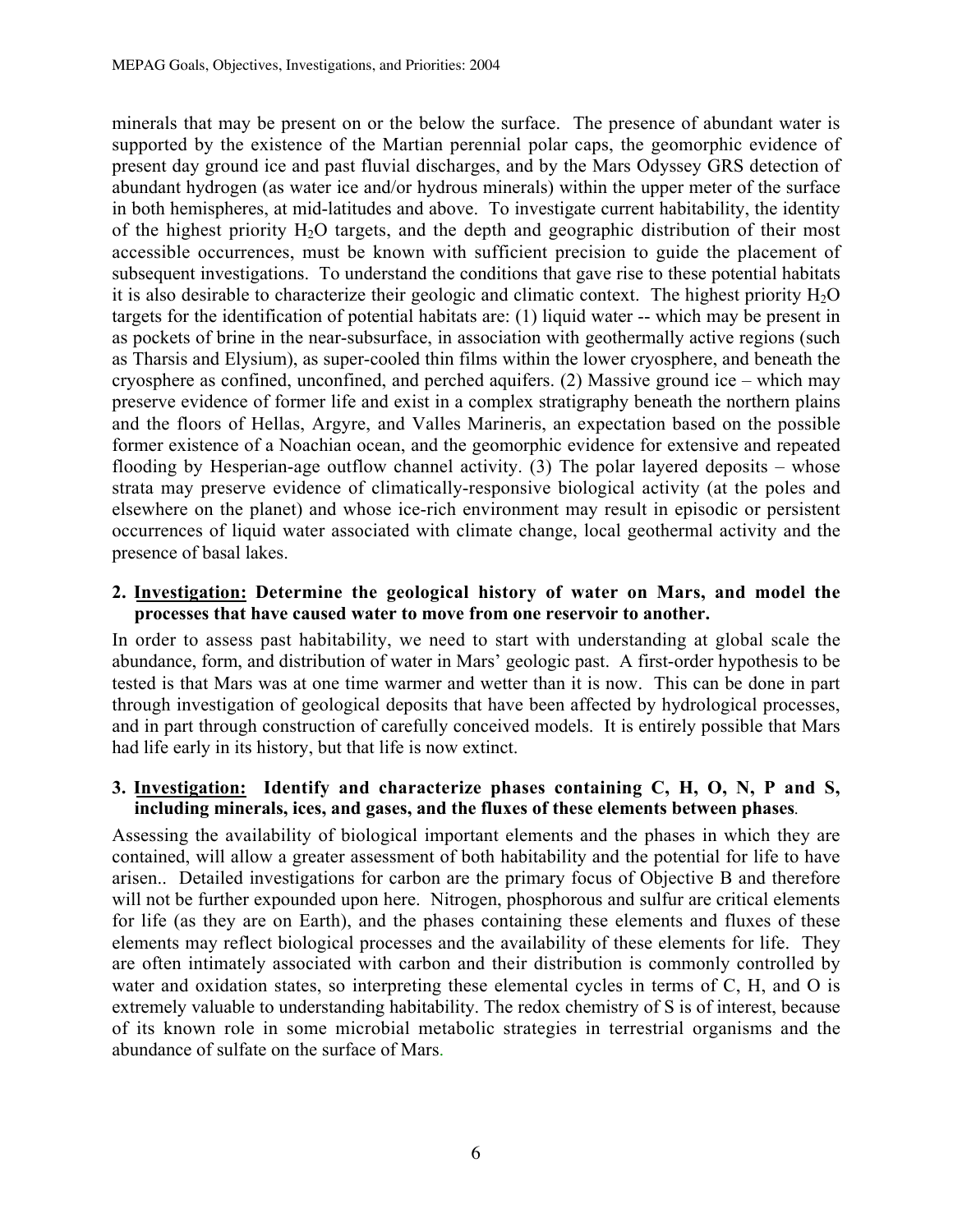### 4. Investigation: Determine the array of potential energy sources available on Mars to sustain biological processes*.*

This investigation would allow identification of the potential of Mars to have harbored or continue to harbor life. Biological systems require energy. Therefore, measurement of the availability of potential energy sources is a critical component of habitability, and understanding how life might use them is a critical component of designing scientifically robust life detection experiments. Sources of energy that should be measured may include chemical redox, pH gradients, geothermal heat, radioactivity, incident radiation (sunlight), and atmospheric processes.

## B. Objective: Characterize Carbon Cycling in its Geochemical Context (investigations listed in priority order)

Carbon is the basic building block of life on Earth and is probably the building block of life on Mars (if life exists/existed). Understanding how carbon has been distributed on Mars through time, including now, is critical for understanding where to look for life on Mars, how life might have evolved on Mars, and how life might have originated on Mars. In addition, there may be aspects of the carbon cycle that reveal the existence of life (extant or extinct), and results are likely to strongly influence approaches to searching for other biosignatures. Thus, characterization of the carbon cycle is critical to determining if life ever arose on Mars.

Understanding the origin of organic carbon is particularly important and sources on Mars could be from several reservoirs that are summarized in Table 2. Once organic carbon is discovered, a major challenge will be in constraining the source of that organic carbon. Terrestrial contamination is a significant concern, because of the need to avoid false identification of organic carbon or specific organic molecules on Mars. In addition, meteoritic delivery of organic carbon to the surface of Mars and abiotic organic synthesis processes could produce measurable organic carbon concentrations. Understanding the origin of organic carbon is as important as identifying it.

We assume that extraterrestrial life would be based on carbon chemistry. Although this assumption may subsequently need to be relaxed, we would not know where else to begin in designing investigations of possible extraterrestrial life. If anomalous measurements indicate the presence of non-carbon based macromolecules associated with some form of life-like processes then further experiments can be designed to address this problem.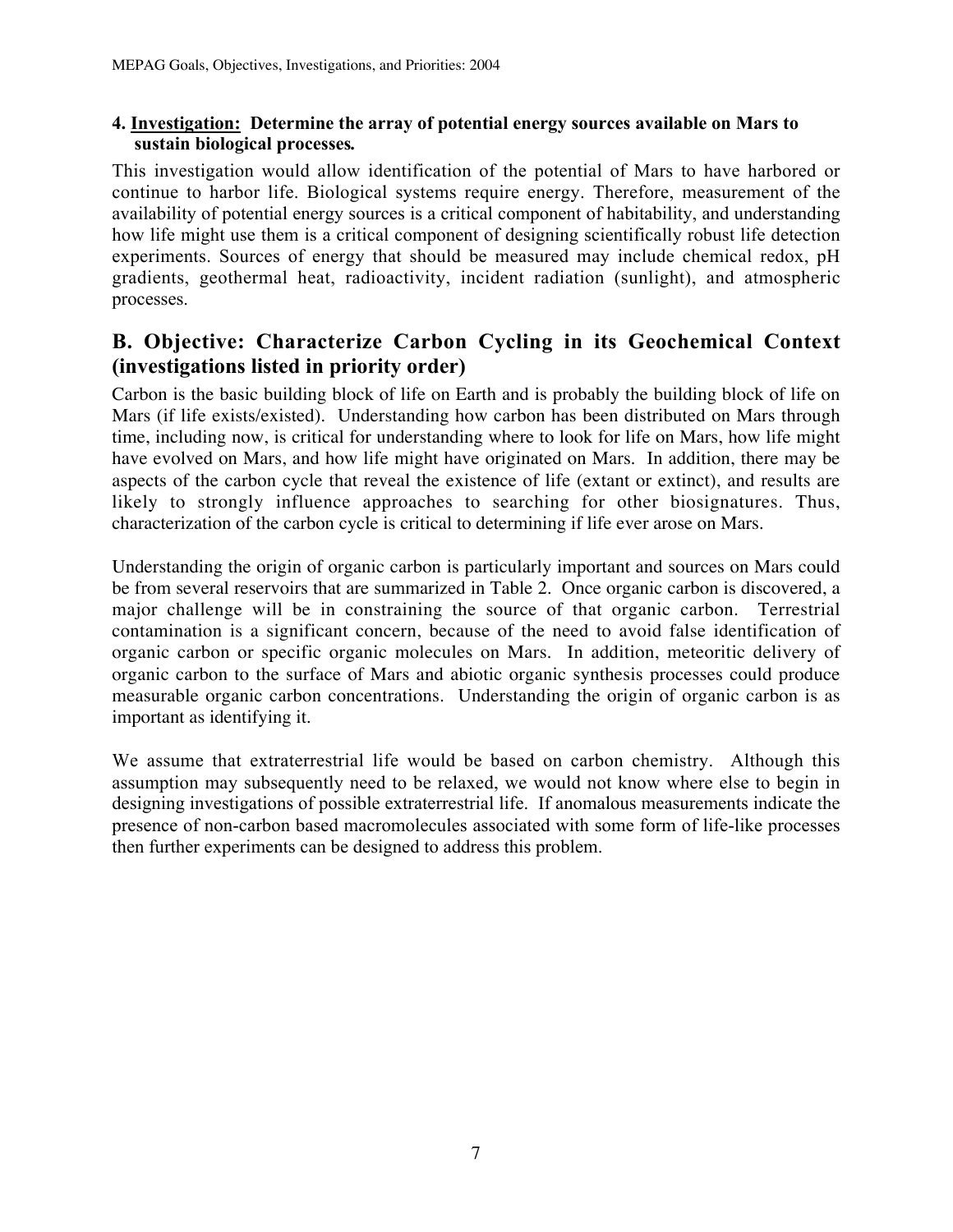| <b>Source of Carbon</b>                                                 | Carbon compounds (examples/comments)                                                                                                                                                                                                                                                                                                                                                                                                            |
|-------------------------------------------------------------------------|-------------------------------------------------------------------------------------------------------------------------------------------------------------------------------------------------------------------------------------------------------------------------------------------------------------------------------------------------------------------------------------------------------------------------------------------------|
| Prebiotic/protobiotic<br>molecules from meteoritic /<br>cometary influx | Amino acids, purines and pyrimidines, polycyclic aromatic hydrocarbons,<br>chain hydrocarbons, fatty acids, sugars and sugar derivatives.                                                                                                                                                                                                                                                                                                       |
| Prebiotic/protobiotic<br>molecules from abiotic<br>process on Mars      | Amino acids, purines and pyrimidines, polycyclic aromatic hydrocarbons,<br>chain hydrocarbons, fatty acids, sugars and sugar derivatives.                                                                                                                                                                                                                                                                                                       |
| Terrestrial contaminating<br>organics                                   | Condensation products derived from rocket exhaust, lubricants, plasticizers,<br>atmospheric contaminants                                                                                                                                                                                                                                                                                                                                        |
| Terrestrial contaminating<br>organisms                                  | Whole cells, cell components (LPS, DNA, proteins, cytochromes)                                                                                                                                                                                                                                                                                                                                                                                  |
| Terrestrial like organisms -<br>from Earth                              | Organisms not present on the craft measuring them, but had been<br>previously transferred from Earth by either meteorite impact or<br>contamination of previous spacecraft. Target molecules could include<br>individual genes, membrane constituents, specific enzymes, and co-<br>enzymes that would be expected to be over expressed or adapted in Martian<br>conditions.                                                                    |
| Terrestrial-like organisms -<br>evolved on Mars                         | Organisms that utilize terrestrial like biochemistries and have evolved on<br>Mars. Target molecules could include individual genes, membrane<br>constituents, specific enzymes, and co-enzymes that would be expected to<br>be over expressed or adapted in Martian conditions, or organisms using<br>metabolisms that would not be present on a space craft contaminant such as<br>methanogens, psychrophiles endolithic survival mechanisms. |
| Non-terrestrial-like<br>organisms                                       | Utilizes an array of molecules for information storage, information transfer,<br>compartmentalization and enzymatic activity that differ from those used by<br>extant terrestrial life. Examples would be the use of novel amino acids and<br>nucleotides or the use of novel nitrogen utilization strategies.                                                                                                                                  |
| Fossil biomarkers                                                       | Detection of established terrestrial fossil biomarkers such as hopanes,<br>archaeal lipids and steranes, for the detection of the diagenetic remains of<br>terrestrial based life.                                                                                                                                                                                                                                                              |

**Table 2**. Possible sources of organic carbon that need to be distinguished in Martian samples.

#### 1. Investigation: Determine the distribution and composition of organic carbon on Mars.

The spatial distribution and composition of organic carbon have not been characterized, but are instrumental in understanding the biological potential of Mars. (Methane and other simple reduced carbon molecules are included as "organic carbon" in this context.) Abiotic synthesis of organics, delivery of organics to Mars via meteorites, and possible biological production of organics must all be evaluated in the context of carbon cycling on Mars. Characterizing the molecular and isotopic composition of organic carbon is essential for determining the origin of the organics shown in Table 2, which includes the types of organic materials that need to be detected and deconvolved from each other. Investigations require sufficient spacecraft cleaning and verification to avoid likelihood of contamination, in addition to careful planning of specific methods to identify and exclude forward contamination at the experiment level. Example measurements include analysis of the concentration and isotopic composition of organic carbon, characterization of the molecular structure of organic carbon, or identifying and monitoring reduced carbon (e.g. methane) fluxes.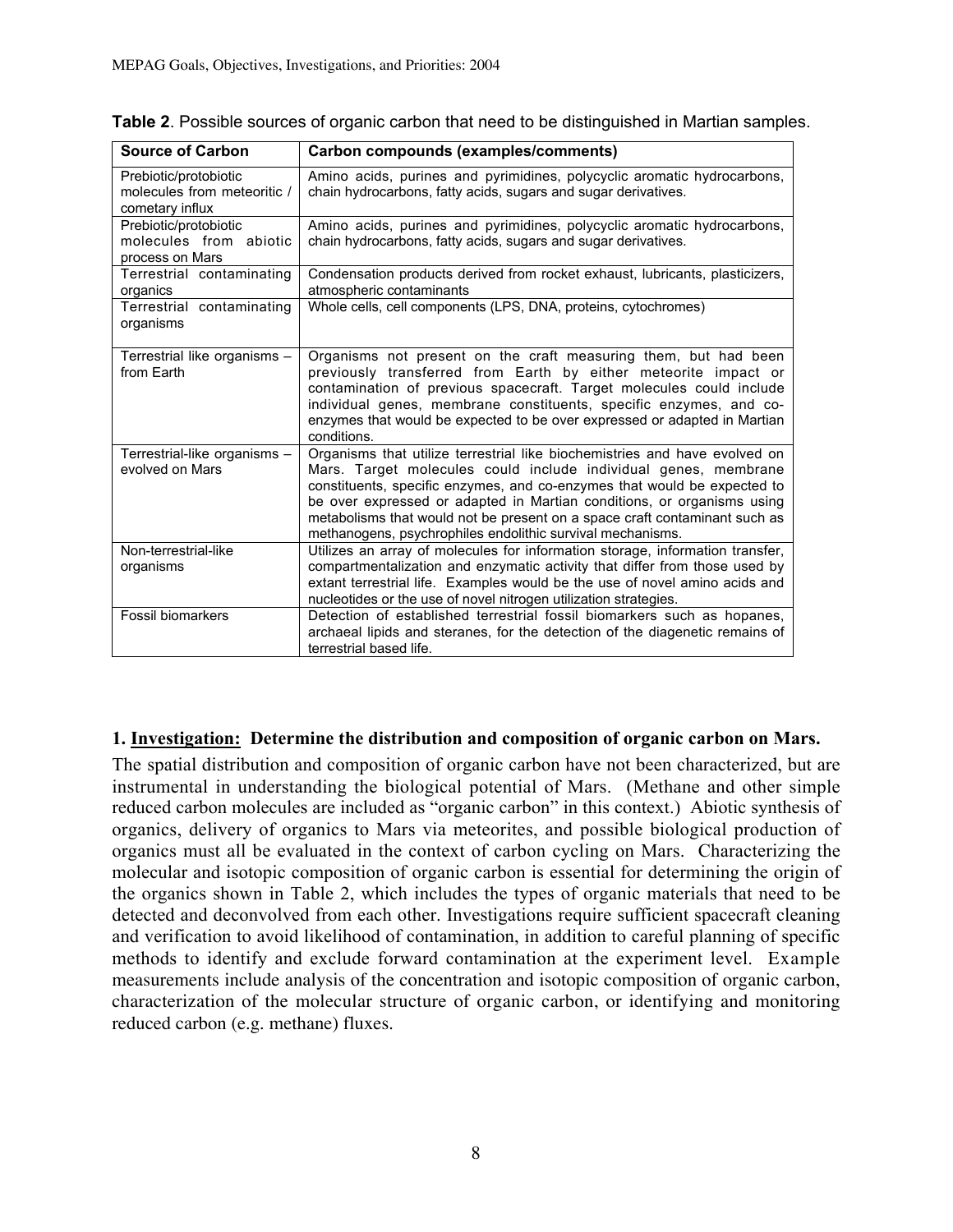### 2. Investigation: Characterize the distribution and composition of inorganic carbon reservoirs on Mars through time*.*

Transformations of carbon between inorganic and organic carbon reservoirs are a characteristic of life. Evaluating carbon reservoirs and the fluxes among them is critical to understanding both the modern and geological evolution of carbon availability, and the inorganic carbon reservoirs are an important link in the cycle. The distribution of these reservoirs can also reveal critical habitability information because they can record climate records. Potential measurements include continued searching for carbonate minerals from orbit, *in situ*, and in returned samples, characterizing  $CO<sub>2</sub>$  fluxes on various time scales globally and locally, and measuring the isotopic composition of any inorganic reservoir.

### **3. Investigation: Characterize links between C and H, O, N, P, and S**

The carbon cycle is intimately linked to H, O, N, P, and S, particularly in the presence of life. Identifying connections among the geological cycles of these elements will substantially aid interpretations of the carbon cycle and may provide indicators that can be used to interpret biological potential. Potential measurements include mineralogical characterization of samples containing C, N, P, or S, isotopic and oxidation state characterization of S-containing phases, and identification of reactions involving any of these elements.

### 4. Investigation: Preservation of reduced compounds on the near-surface through time

The surface of Mars is oxidizing, but the composition and properties of the responsible oxidant(s) are unknown. Characterizing the reactivity of the near surface of Mars, including atmospheric (e.g. electrical discharges) and radiation processes as well as chemical processes with depth in the regolith and within weathered rocks is critical to interpreting the paucity or possible absence of organic carbon on the surface of Mars. Understanding the oxidation chemistry and the processes controlling its variations will aid in predicting subsurface habitability if no organics are found on the surface. Potential measurements include identifying species and concentrations of oxidants, characterizing the processes forming and destroying them, and characterizing concentrations and fluxes of redox sensitive gases in the lower atmosphere.

## C. Objective: Assess whether life is or was present on Mars (investigations listed in priority order)

This objective reflects several of NASA's chief exploration goals. As mentioned earlier, the need to prevent false positives or negatives, and develop technology and experimental protocols, makes Objective C ("test for life") a long-term goal. Objectives A ("assess habitability") and B ("follow the carbon") are the critical steps in narrowing the search space to allow Objective C to be addressed. Furthermore, the Objective itself does not halt upon a positive or negative answer. In the eventuality of a positive answer there would be the need to characterize whatever life form is discovered, as well as its origins and reason for surviving on Mars. In the case of a negative answer, then further characterization of why life did not start on Mars would become a priority and in itself help us to understand more about life on earth.

Determining whether life ever existed on Mars is a scientifically exciting and challenging endeavor. The following investigations look for biosignatures, which are defined as results that REQUIRE the presence or past presence of life. Commonly, multiple observations in a context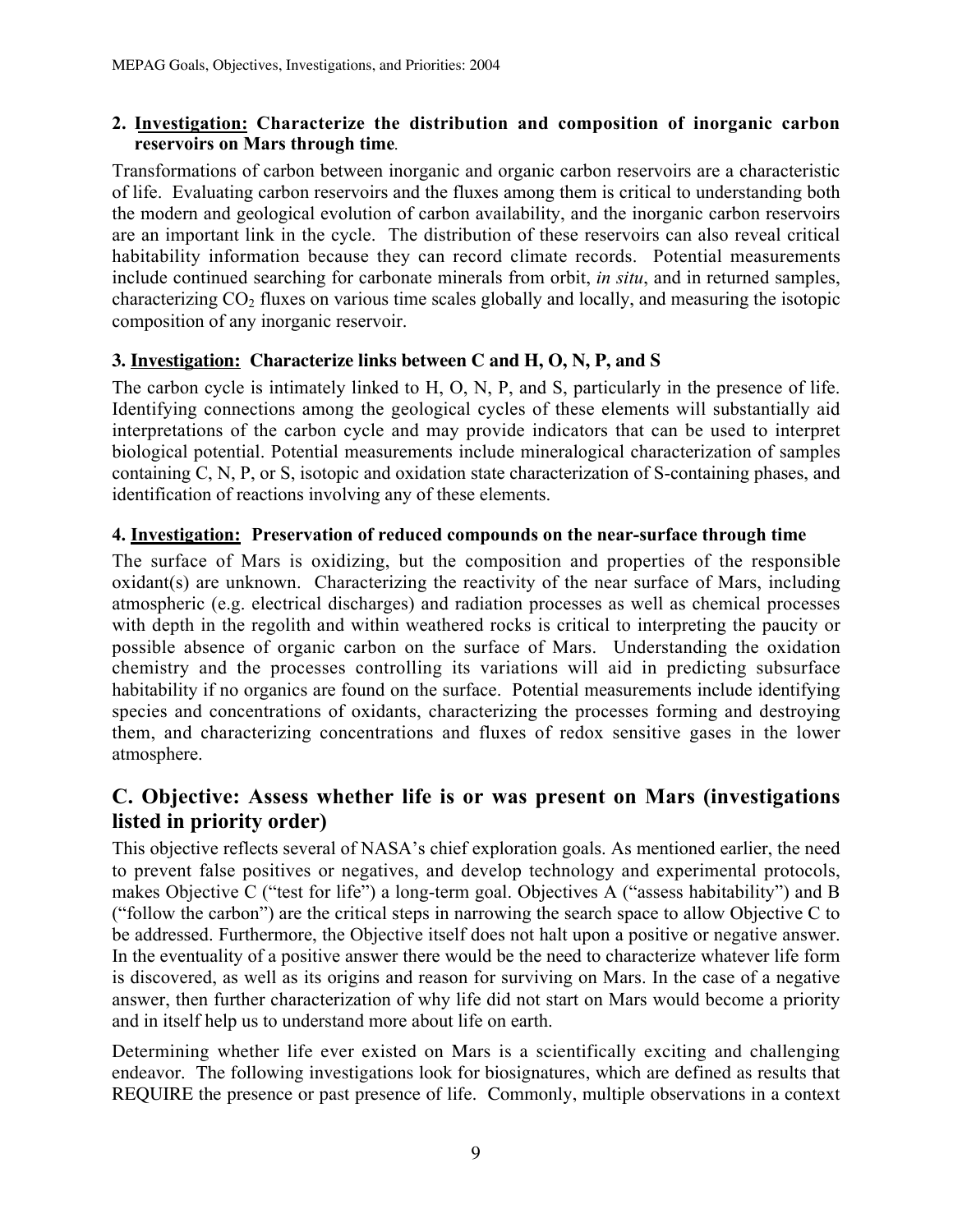are required to identify biosignatures, and multiple scales of observation are very important. Four investigations of features currently recognized as biosignatures are listed here.

Investigation 1 (Characterize complex organics) is considered to be the highest priority. Investigation 1 and some measurements to address Investigation 4 require sufficient spacecraft cleaning and verification to avoid likelihood of contamination, in addition to careful planning of specific methods to identify and exclude forward contamination at the experiment level. Investigations 2 and 3, which depend on the spatial distribution of signatures, are less sensitive to contamination and may be more practical to pursue first. Remote sensing techniques addressing investigation 4 also have much lower to no contamination issues. Investigations 1-4 are largely *in situ* investigations that are best conducted in those habitable environments identified in A1.

A fifth investigation concept consists of suites of observations based on correlations in biological indicators, which by themselves are only suggestive for life and only in combination can provide a true biosignature. It seems likely that many of the combinations of measurements have yet to be identified, and it is expected that exciting proposals for suites of observations will be seriously considered in choosing investigations to evaluate the past or present presence of life.

### **1. Investigation: Characterize complex organics.**

The identification of complex organics that can only be produced biologically is a very strong biosignature, if forward contamination by terrestrial organics can be excluded. Measurements for this investigation must include appropriate methods to identify and exclude forward contamination as a source of the target materials. To this end new instruments must be developed for cleaning and monitoring of space craft contamination. Instruments must be required to produce procedural blanks that allow accurate measurements by that instrument to be undertaken. This entails that the critical path of contamination, i.e. the path the sample takes to the instrument, be cleaned to a level below the detection limit of the instrument. *Example measurements may include characterization of organics such as DNA, nucleotides, chlorophyll, etc. for extant life; hopanes, steranes, isoprenoids, etc. for fossil life; or cumulative properties and/or distributions of organics such as homochirality.*

### 2. Investigation: Characterize the spatial distribution of chemical and/or isotopic signatures.

The spatial distribution of chemical or isotopic variations can be a biosignature, if the distribution is inconsistent with abiotic processes. Example measurements may include imaging of the distribution of organics on a surface or in minerals; identifying correlations among isotopic values and elemental concentrations that reflect biological processes; or the presence of reduced and oxidized gas phases in disequilibrium.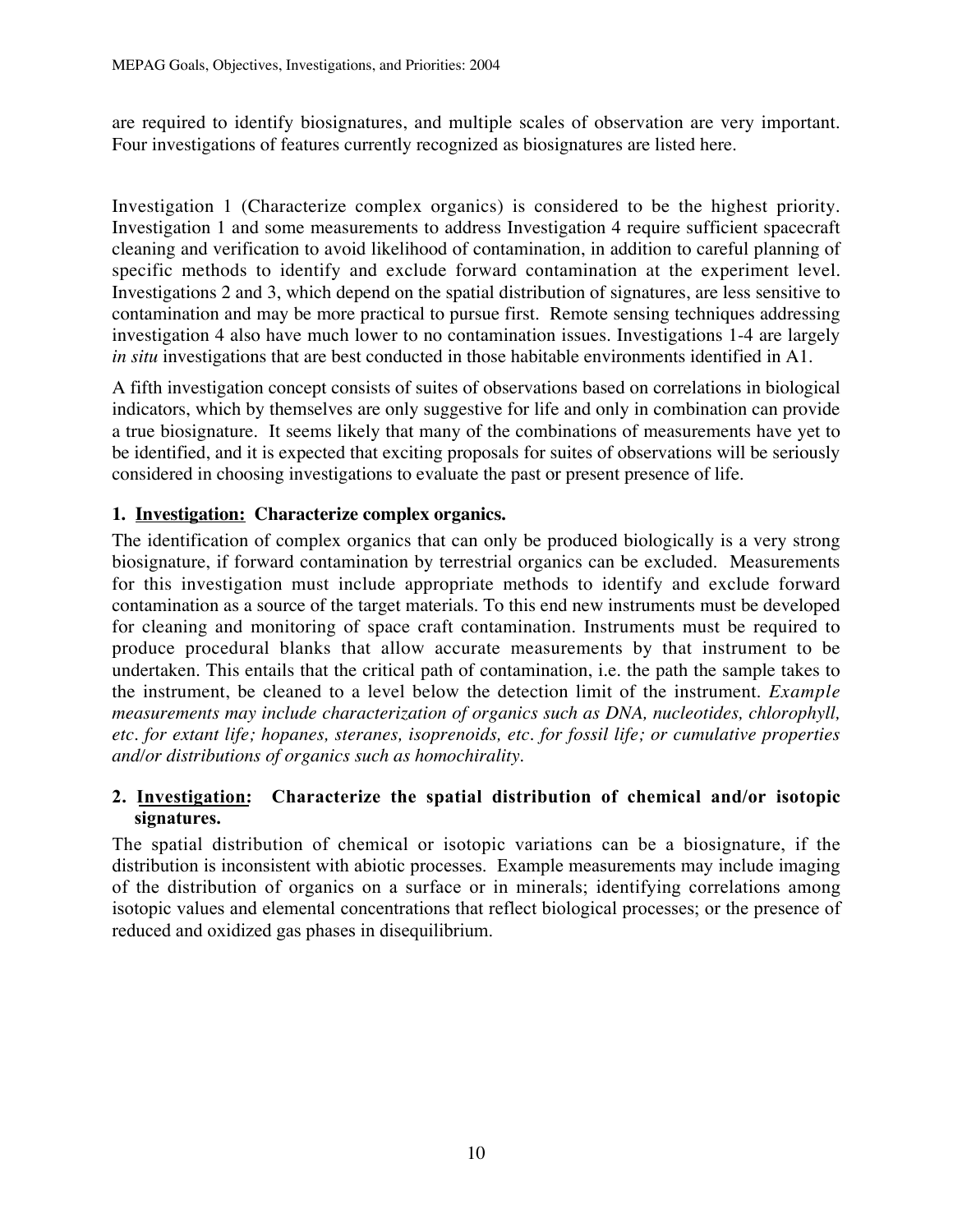### **3. Investigation: Characterize the morphology or morphological distribution of mineralogical signatures.**

Sedimentary and weathered rocks can preserve biosignatures in the distribution of grains and minerals or in the morphology of biologically produced minerals. Example measurements may include micron to nanometer imaging and chemical analysis of crystals or morphological characterization of sedimentary lamination.

### 4. Investigation: Identify temporal chemical variations requiring life.

Extant life may be active, producing observable temporal changes in chemistry over the time scale in which a lander experiment may be functional. Monitoring systems that may harbor life is an excellent way to identify the presence of life. However, possible abiotic reactions need to be thoroughly understood and forward contamination needs to be identified or excluded. It is critical that measurements capable of being contaminated include appropriate methods to identify and exclude forward contamination as a source of the signatures being monitored. Example measurements may include monitoring the flux of gases thought to be biologically produced; monitoring oxidative changes in a way that excludes abiotic reactions; or performing experiments to look for metabolic processes.

## II. GOAL: UNDERSTANDING THE PROCESSES AND HISTORY OF CLIMATE ON MARS

The fundamental scientific questions that underlie this goal are how the climate of Mars has evolved over time to reach its current state, and what processes have operated to produce this evolution. These extremely important scientific questions are in accord with several key science objectives found in the NASA Solar System Exploration Roadmap (2003). Mars climate can be defined as the mean state and variability of its atmosphere and exchangeable volatile reservoirs (near the surface) evaluated from diurnal to geologic time scales. An understanding of Mars climatic evolution rests upon gaining a full understanding of the fundamental processes governing its climate system, and thus upon obtaining detailed observations of the current (observable) system. Goal II also is in line with the recent recommendation of the Solar System Exploration Survey [2002], which calls out the clear need for Mars upper atmosphere measurements to properly characterize current volatile escape rates. The Objectives below are given in priority order. Objective A is crucial to understanding the present state of the entire atmospheric system (from the surface-atmosphere boundary to the exosphere). It forms the baseline for interpreting past climate on Mars. Objective B focuses upon specific investigations that will measure key indicators of the past climate of Mars. Finally, Objective C highlights mission critical atmospheric measurements that will reduce mission risk and enhance overall science return, benefiting all future missions to the planet. No attempt has been made to prioritize these risk mitigation and engineering related measurements since all are important.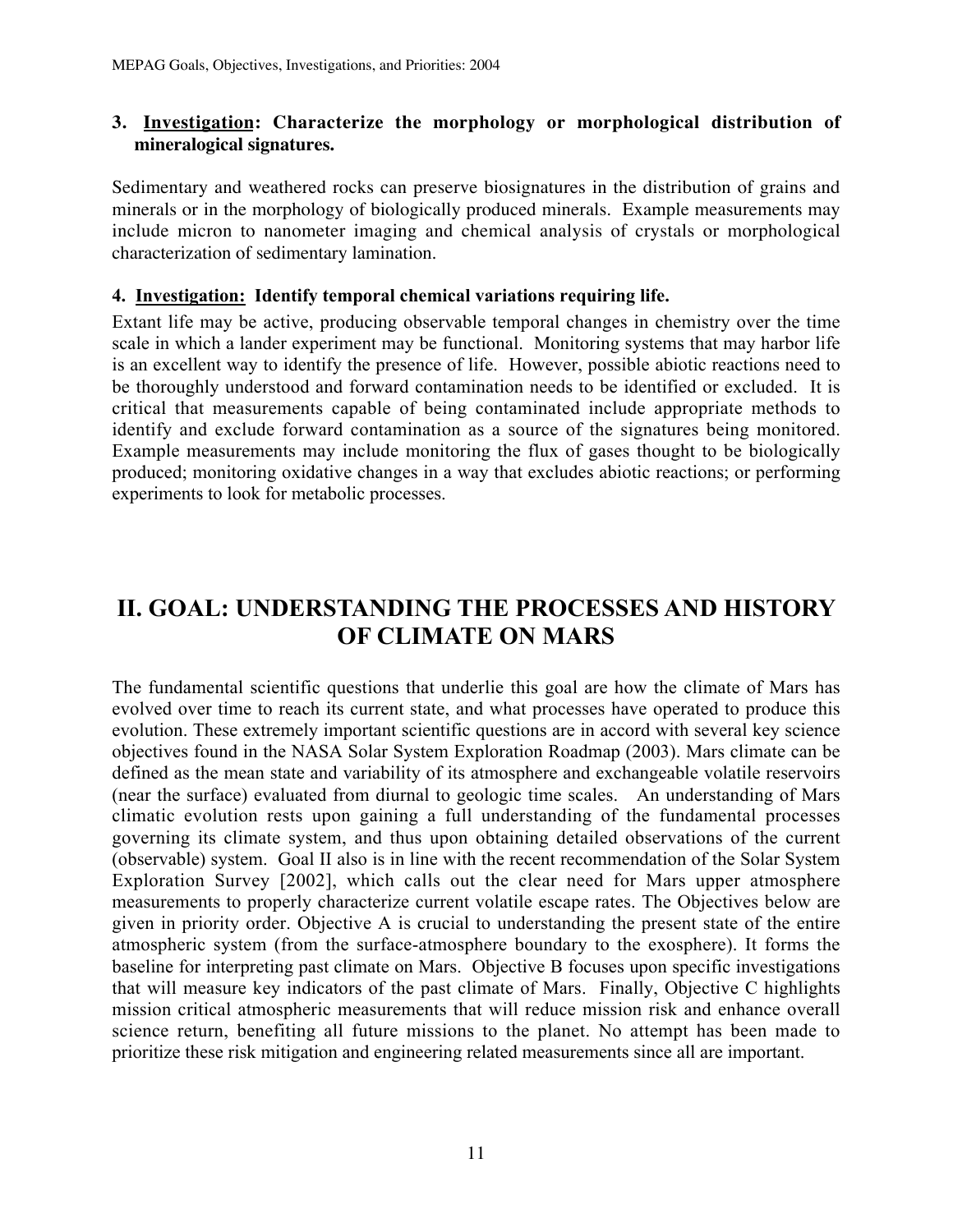## A. Objective: Characterize Mars' Atmosphere, Present Climate, and Climate Processes (investigations in priority order)

Our understanding of the composition and dynamics of the present Martian atmosphere is the basis for understanding past climate on Mars. Investigations of both the upper and lower atmosphere are essential because they are one large, interconnected system. Measurements of both atmospheric regions enable us to explore different suites of processes that play unique roles in understanding the Martian climate and its evolution. In short, a ground-to-exosphere approach to monitoring the Martian atmospheric structure and dynamics is needed for a proper characterization of the present day climate of Mars.

### 1. Investigation: Determine the processes controlling the present distributions of water, carbon dioxide, and dust by determining the short and long-term trends (daily, seasonal and solar cycle) in the present climate. **Determine the present state of the upper atmosphere (neutral/plasma) structure and dynamics; quantify the processes that link the Mars lower and upper atmospheres.**

To understand the present climate system, from the surface to the exosphere, requires long-term (multi-year) continuous global monitoring from both landed and orbital platforms. Understanding the factors that control the annual variations of volatiles and dust is necessary to determine to what extent processes operating today have controlled climate change in the past.

#### (i) Lower atmosphere climate and processes

Landed missions can provide direct *in situ* measurements and are the best way to measure nearsurface water vapor, winds, and other variables that control the exchange of volatiles and dust between the surface and atmosphere.

Orbital missions can provide information on the global and vertical structure of the atmosphere, direct measurement of winds, and information on the spatial distribution of aerosols, water vapor, and potentially other important trace species. This information leads to the elucidation of the local through global scale processes that operate to maintain the climate and transport volatiles and dust. The global meteorological, radiative, and mass balance observations gathered from these platforms on daily- to decade-long timescales will establish the magnitude of interannual variability, aid in the identification of the responsible mechanisms, and demonstrate whether there are any long-term trends in the present climate system. These observations will also assist in identifying the causes of the north/south asymmetry in the nature of the polar caps, and the physical characteristics of the layered deposits. These data will serve as the foundation for the development of more realistic models to assess the effects of various external forcingfactors (such as obliquity and increased atmospheric pressure) on the climate of Mars.

#### (ii) Upper atmosphere climate and processes

Orbiter missions are also needed to investigate the mean state and variability of the neutral and plasma environment above ~80 km. These data will improve our understanding of the coupling of the Martian lower and upper atmospheres, and characterize the regions of the upper atmosphere that interact with the solar wind. Also, the global characterization of the present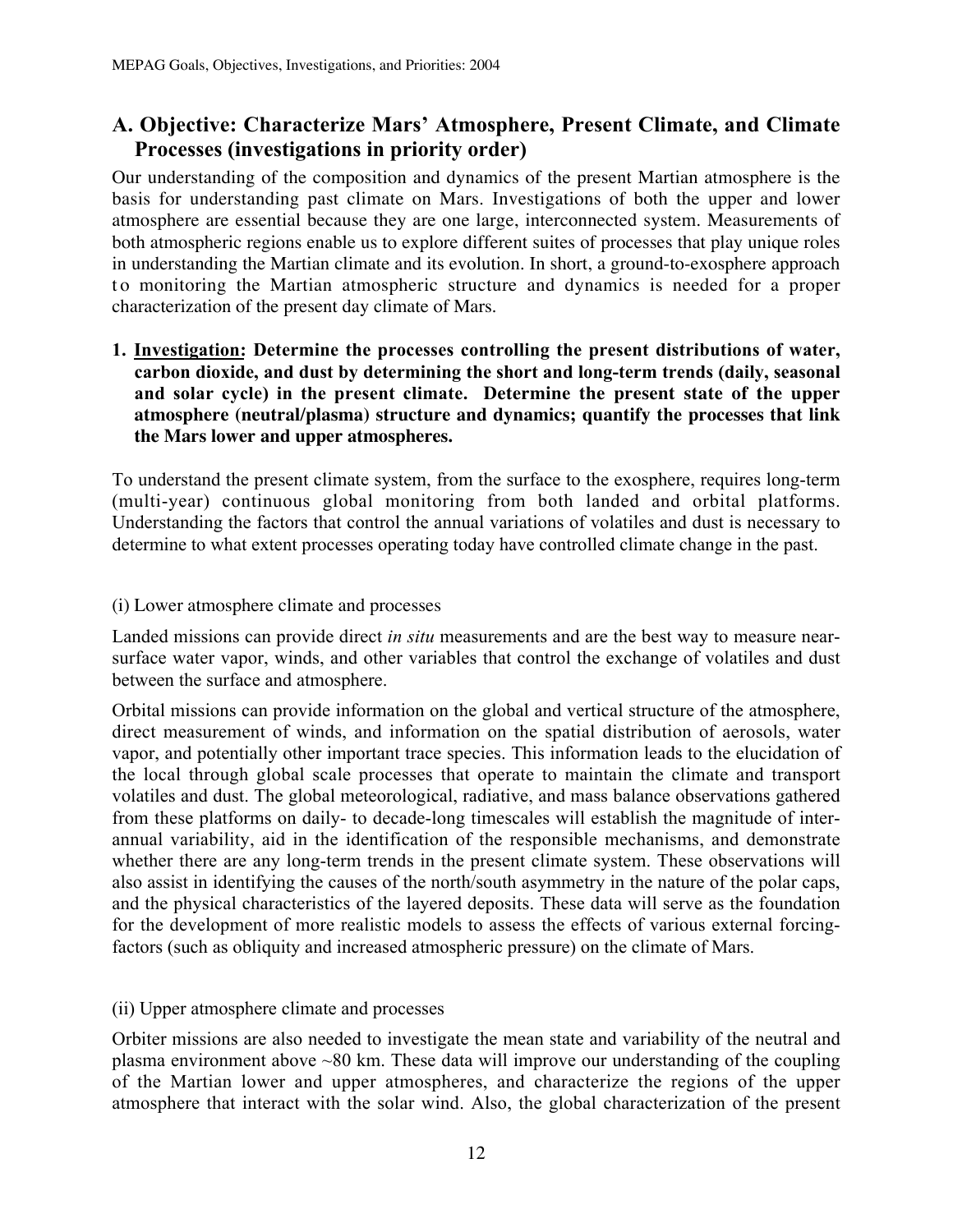lower and upper atmosphere structure and dynamics is required over various timescales (daily, seasonal, and solar cycle) in order to properly interpret volatile escape measurements and the subsequent volatile evolution model results. This reemphasizes the need for a ground-toexosphere approach to monitoring the Martian atmospheric structure and dynamics.

### 2. Investigation: Search for micro-climates.

Detection of exceptionally or recently wet or warm locales, exceptionally cold localities, and areas of significant change in surface accumulations of volatiles or dust would identify sites for *in situ* exploration. This requires a global search for sites based on local surface properties (e.g., geomorphic evidence, topography, local thermal properties, albedo) or changes in volatile (especially  $H_2O$ ) distributions.

## 3. Investigation: Determine the production/loss, reaction rates, and global 3-dimensional distributions of key photochemical species  $(O_3, H_2O_2, CO, OH, CH4, SO2, etc.),$  and their interaction with surface materials.

This investigation necessarily involves study of both the lower and upper atmosphere. Surface sinks and sources and lower atmospheric distributions are required to interpret atmospheric escape rates and upper atmosphere aeronomic processes. Current multi-dimensional photochemical models predict global distributions of these species. Such models require validation to confirm key reactions and rates and the role of dynamics in the transport of these constituents. There is, however, considerable uncertainty over surface fluxes of major species. This investigation requires global orbiter observations of neutral and ion species, temperatures, and winds in the lower and upper atmospheres, and the systematic monitoring of these atmospheric fields over multiple Mars years to capture inter-annual variability induced by the solar cycle, seasons, and dust storms.

## B. Objective : Characterize Mars' Ancient Climate and Climate Processes Through Study of the Geologic and Volatile Record of Climate Change (investigations in priority order)

Understanding the ancient climate and climate processes on Mars requires interdisciplinary study of the Martian surface and atmosphere. The investigations described below focus on quantitative measurements (concentrations and isotopic compositions) of important atmospheric gases in the atmosphere and trapped in surface materials. It also requires study of geologic features to search for the record of past climates.

### 1.Investigation: Determine the stable isotopic, noble gas, and trace gas composition of the present-day bulk atmosphere.

These provide quantitative constraints on the evolution of atmospheric composition and on the sources and sinks of the major gas inventories. It is important to understand the temporal and spatial variability of atmospheric composition. This investigation requires high-precision isotopic measurements of the atmosphere.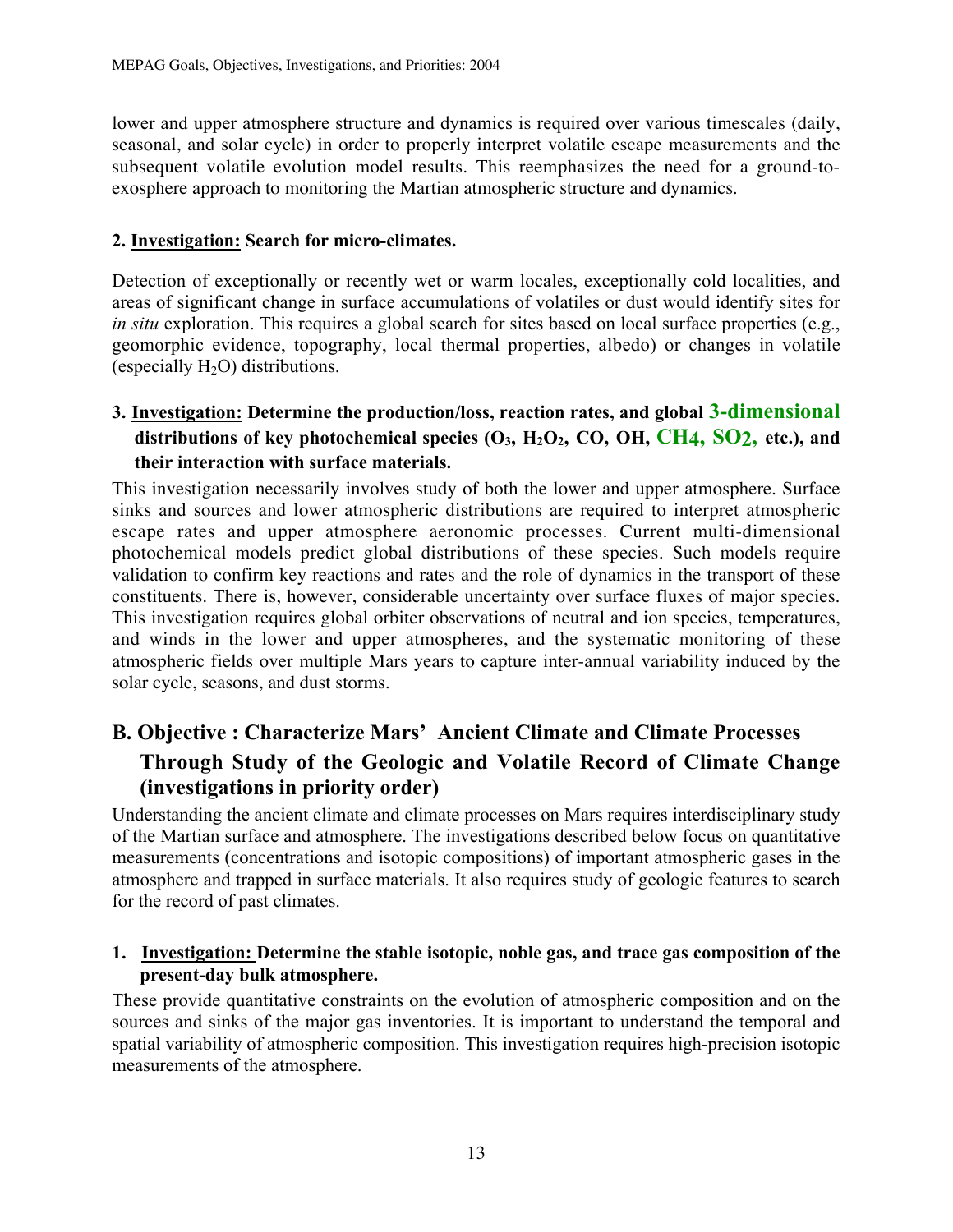2. Investigation**: Determine the rates of escape of key species from the Martian atmosphere, their correlation with seasonal and solar variability, their modification by remnant crustal magnetic fields, and their connection with lower atmosphere phenomenon (e.g. dust storms). From these observations, quantify the relative importance of processes that control the solar wind interaction with the Mars upper atmosphere in order to establish the magnitude of associated volatile escape rates**.

These measurements will provide crucial constraints to atmospheric evolution models that extrapolate these rates to determine past climates. This investigation requires global orbiter observations of neutral and plasma species, crustal magnetic fields, temperatures, and winds in the extended upper atmosphere. The systematic monitoring of these fields over multiple Mars years is needed to capture the inter-annual variability induced by the solar cycle, seasons, and dust storms. This investigation also requires more thorough and higher-resolution measurements of crustal magnetic fields.

### 3. Investigation: Determine how the stable isotopic, noble gas, and trace gas composition of the Martian atmosphere has evolved through time.

These provide quantitative constraints on the evolution of atmospheric composition and on the source and sinks of water and other major gas inventories. Requires high precision dating and isotopic measurements of Martian meteorites and returned samples, and high precision *in situ* measurements of samples on and beneath the surface (e.g.,polar layered-deposits or strata exposed in Valles Marineris).

### 4. Investigation: **Find physical and chemical records of past climates.**

This investigation centers on finding geomorphic and chemical evidence of past climates or of prior environmental events or conditions that may have perturbed the local or global climate in unexpected ways (e.g., the former presence of an ocean or seas, large impacts, episodic volcanism or outflow channel activity). These provide the basis for understanding the extent, duration (e.g., gradual change or abrupt transition), and timing of past climates on Mars. This investigation requires determining sedimentary stratigraphy and the distribution of aqueous weathering products.

### 5. Investigation: Characterize the stratigraphic record of climate change preserved in polar layered deposits, residual ice caps, other climate-modulated deposits of  $H_2O$ ,  $CO_2$ , and dust found elsewhere on the planet.

The presence of extensive layered deposits at both polar and mid-latitude suggests that the climate of Mars has undergone frequent and geologically recent change. A key to understanding the climatic and geologic record preserved in these deposits is to determine (i) the relative and absolute ages of the layers, (ii) their thickness, extent and continuity, (iii) their petrologic/geochemical characteristics (including both isotopic and chemical composition), and (iv) the environmental conditions and processes that were necessary to produce them. Specific examples of the type of information these deposits may preserve include a stratigraphic record of volatile mass balance; insolation variations; atmospheric composition; dust storm, volcanic and impact activity; cosmic dust; catastrophic floods; solar luminosity (extracted by comparisons with terrestrial ice cores); supernovae and perhaps even a record of microbial life. Addressing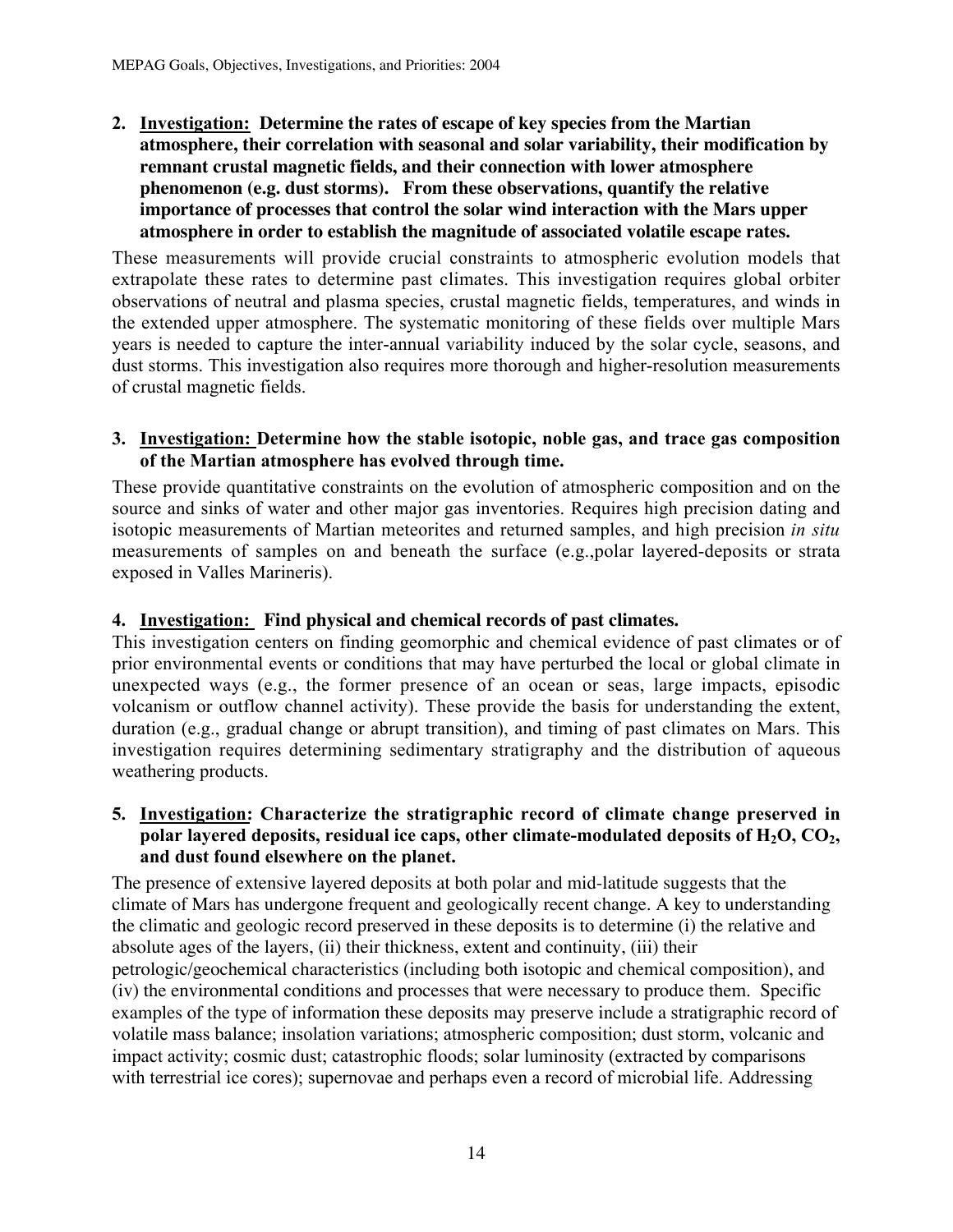this investigation requires high-resolution imaging, *in situ* measurements of layer properties, and absolute ages determined either *in situ* or from returned samples.

## C. Objective: Characterize the State and Processes of the Martian Atmosphere of Critical Importance for the Safe Operation of Spacecraft (no priority order).

This objective focuses on atmospheric processes of importance for the safe implementation of spacecraft missions. These investigations will yield the critical information necessary to improve the likelihood of successful execution of missions in the Martian environment. Investigations seek to characterize the atmosphere from the surface to 400 km altitude to support spacecraft landing, flight, aerocapture, aerobraking, long-term orbital stability, targeting of observations from orbit, and mission planning. Every effort should be made to accommodate instruments that address these investigations on each spacecraft bound for Mars.

### 1. Investigation: Understand the thermal and dynamical behavior of the planetary boundary layer.

The lowest portion (<5km) of the atmosphere can be highly turbulent. Horizontal and vertical winds in this region represent a significant risk to spacecraft Entry, Descent, and Landing (EDL) and the operation of aerial platforms (balloons and aeroplanes). The turbulence also transports heat, so is a concern for thermal design. The turbulence is driven by thermal contrasts between the surface and the atmosphere, and mechanical interactions between the mean wind and the rough planetary surface. This investigation is designed to probe the connections between surface temperature, the modification of surface and air temperatures by aerosol radiative heating, and the dynamical and thermal state of the lower atmosphere.

### 2. Investigation: Understand and monitor the behavior of the lower atmosphere (0-80km) on synoptic scales.

Mars exhibits significant seasonal and dramatic, episodic changes in the state of the atmosphere. Of great concern to the operation of surface and near-surface spacecraft, and for aerobraking, aerocapture, or aeropass maneuvers, is the onset of regional and global dust storms. The mechanisms of storm development are unknown at this time, and thus current models cannot predict them. Prediction will require much further study of these events, while early observation will greatly mitigate them. It is critical for support of Mars missions that continuouslyoperational, meteorological assets be maintained in Martian orbit to improve our understanding of the processes so that we can better predict atmospheric conditions at the time a spacecraft arrives and to make observations near the time of entry.

### **3.****Investigation:**Determine the atmospheric mass density and its variation over the 80 to 200 km altitude range.

Aerobraking, aerocapture, and aeropass operations use the atmosphere as a brake. These operations are safest when the drag imparted by the atmosphere can be accurately estimated ahead of time. Unfortunately, the Martian atmosphere exhibits substantial variations in density at a given geometric height due to the influence of the diurnal cycle, seasonal cycle, large-scale atmospheric circulation, and the propagation of waves. Mapping and understanding the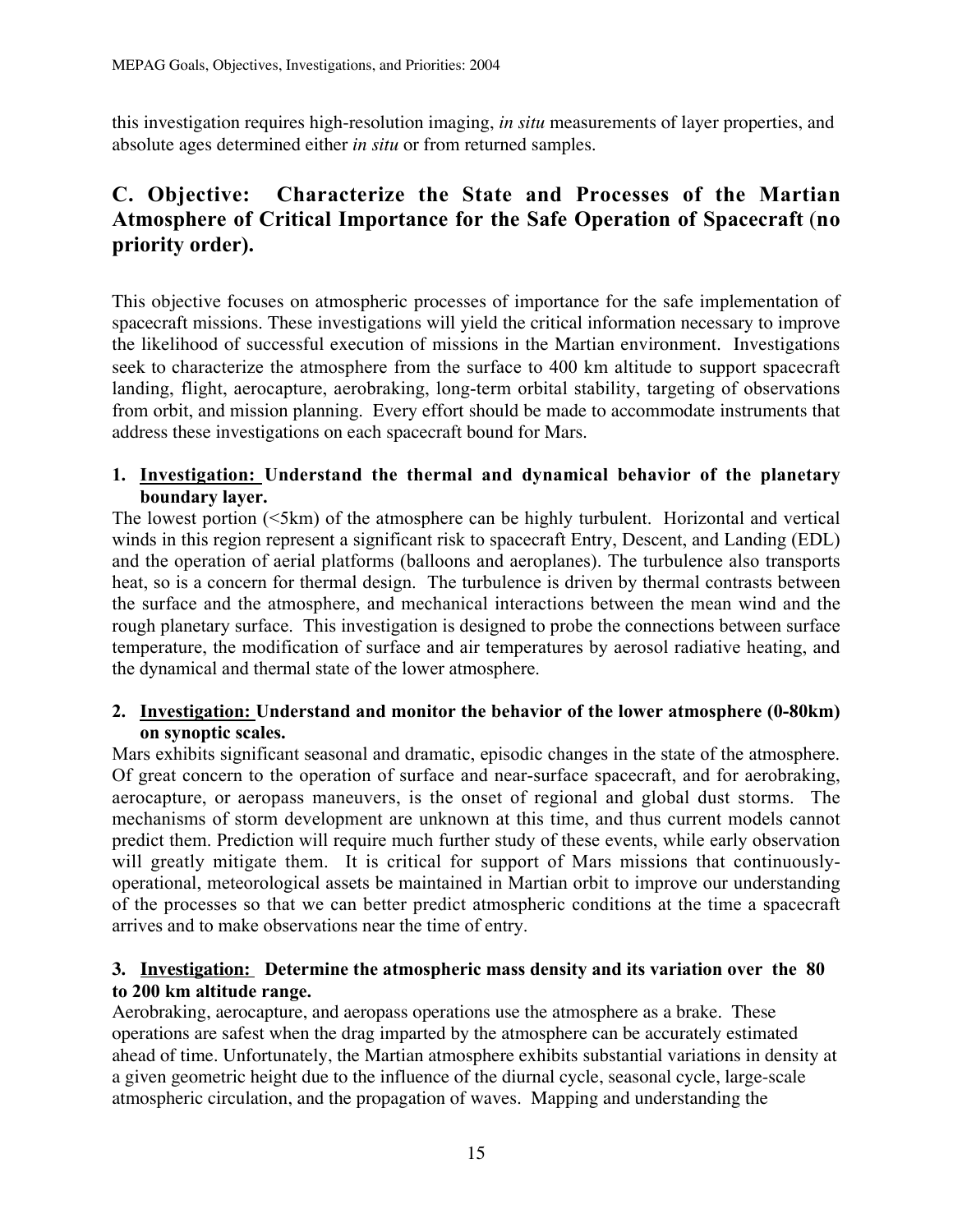processes responsible for the density variations in the upper atmosphere is critical to highprecision spacecraft trajectory planning. For example, techniques for measuring and predicting the mass density on time scales of hours to days are key requirements for aerobraking. This information is also important for mission planning (e.g., estimating the amount of fuel needed throughout mission life).

### 4. **Investigation:** Determine the atmospheric mass density and its variations at altitudes above 200 km.

The constraint of mass density variations at high altitudes is important for precision targeting of orbital observations and for long-term orbital stability required to meet planetary protection mandates.

## III. GOAL: DETERMINE THE EVOLUTION OF THE SURFACE AND INTERIOR OF MARS

Insight into the composition, structure, and history of Mars is fundamental to understanding the solar system as a whole, as well as providing insight into the history and processes of our own planet. Thus there are compelling scientific motivations for the study of the surface and interior of the planet in its own right. The recent heightened interest in the possibility of life on Mars provides additional emphasis for these investigations. Geology informs virtually every aspect of the study of conditions conducive to the origin and persistence of life, and the study of the interior provides important clues about a wide range of topics, including the early history of Mars, sources of volatiles, and geothermal energy.

The unique aspect of Mars, which in many ways make it appear more Earth-like and sets it apart from the other planet, is evidence of the presence and activity of liquid water at or near the surface. This has enormous geological implications affecting, for example, erosion, weathering, heat flow, and the possibility of life (which can, in turn, have significant effects on geological processes). Thus, an emphasis on water is a logical framework within which to explore the planet.

### A. Objective: Determine the nature and evolution of the geologic processes that have created and modified the Martian crust and surface (investigations in priority order)

The Martian surface contains the record of all the processes that shaped it, from initial differentiation to volcanism, to modification by impact, wind, and water. Understanding that record will help us understand the total inventory and role of water on Mars, regions likely to have been habitable to life, the processes involved in surface-atmosphere interactions, and the thermal history of the planet.

### 1. Investigation: Determine the present state, 3-dimensional distribution, and cycling of water on Mars.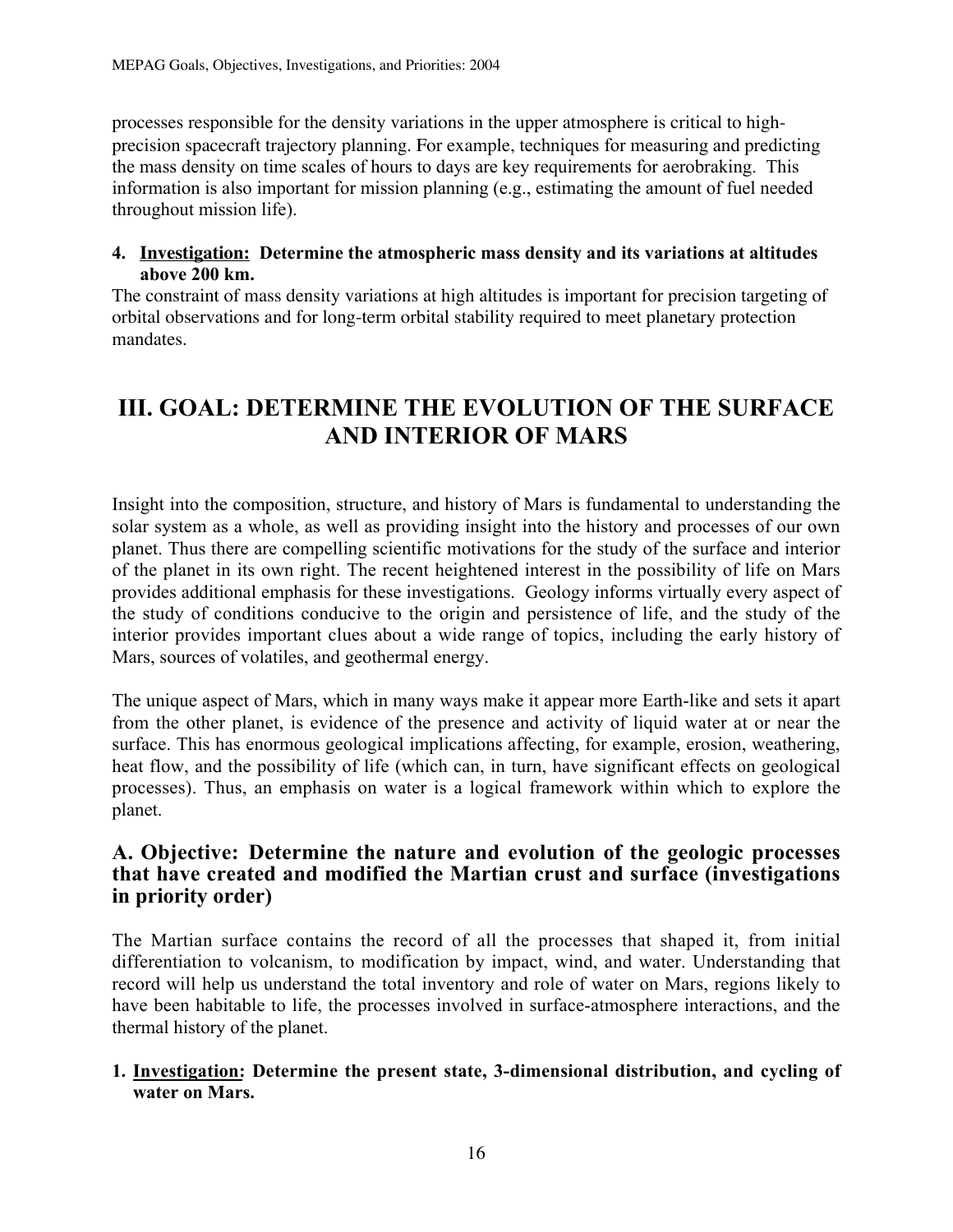Water is an important geologic material on Mars, influencing most geological processes including the formation of sedimentary, igneous and metamorphic rocks, the weathering of geological materials, and deformation of the lithosphere. Determining the distribution of water on Mars requires global observations using subsurface sounding and remote sensing, coupled with detailed local and regional sounding and measurements.

### 2. Investigation: Evaluate fluvial, subaqueous, and subaerial sedimentary processes and their evolution and distribution through time, up to and including the present.

Fluvial and lacustrine sediments are likely sites to detect traces of prebiotic compounds and evidence of life. Sediments also record the history of water processes on Mars. Polar layered terrains in particular may preserve a unique record of climate history. Eolian sediments record a combination of globally-averaged and locally-derived fine-grained sediments and weathering products. Understanding sedimentary processes requires knowledge of the age, sequence, lithology, and composition of sedimentary rocks (including chemical deposits, such as those observed at Meridiani); the rates, durations, environmental conditions, and mechanics of weathering, cementation, and transport processes; and the fluvial and lacustrine record preserved in the morphology of the surface and shallow subsurface.

### 3. Investigation: Calibrate the cratering record and absolute ages for Mars.

The evolution of the surface, interior, and surface of Mars, as well as the possible evolution of life, must be placed in an absolute timescale, which is presently lacking for Mars. Developing this chronology requires determining the absolute ages of geological units of known crater ages.

### 4. Investigation: Evaluate igneous processes and their evolution through time, including the present.

This investigation includes the broad range of igneous processes including, for example, volcanic outgassing and volatile evolution. In addition to dramatically molding the surface of the planet, volcanic processes are the primary mechanism for release of water and atmospheric gasses that support potential past and present life and human exploration. Sites of present day volcanism, if any, may be prime sites to investigate for life. This investigation requires global imaging, geologic mapping, techniques for distinguishing igneous and sedimentary rocks, evaluation of current activity.

### 5. Investigation: Characterize surface-atmosphere interactions on Mars, including polar, eolian, chemical, weathering, and mass-wasting processes.

The focus of this investigation is on processes that have operated for the last million years as recorded in the upper 1 m to 1 km of Mars. Understanding present geologic, hydrologic, and atmospheric processes is the key to understanding past environments and possible locations for near-surface water. Knowing the morphology, chemistry and mineralogy of both near surface rocks and alteration products is essential for calibrating remote sensing data. This study also has strong implications for resources and hazards for future human exploration. It requires orbital remote sensing of surface and subsurface, and direct measurements of sediments and atmospheric boundary layer processes.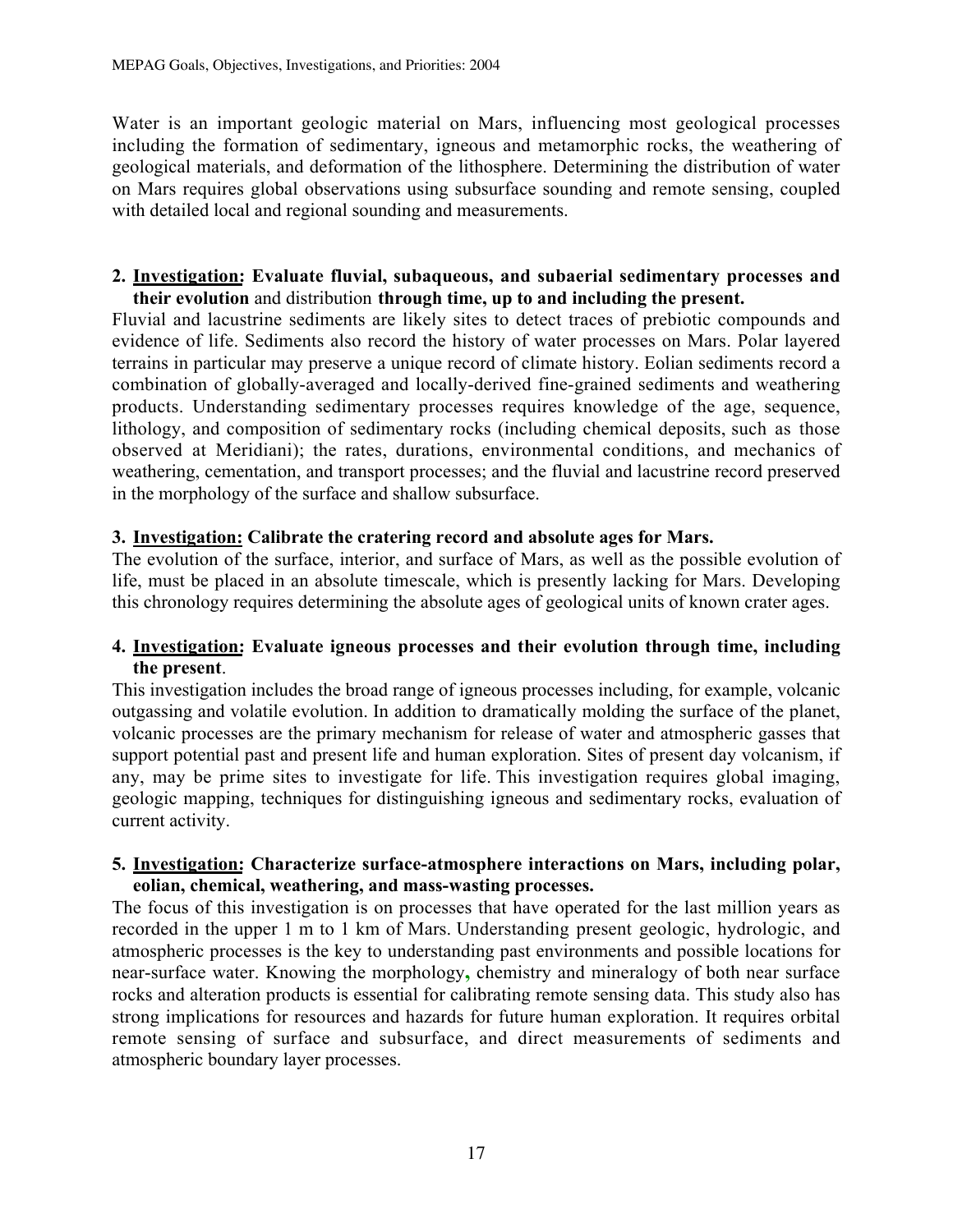### 6. Investigation: Determine the large-scale vertical structure and chemical and mineralogical composition of the crust and its regional variations. This includes, for example, the structure and origin of hemispheric dichotomy.

The vertical and global variation of rock properties and composition record formative events in the planet's early history constrain the distribution of subsurface aquifers, and aid interpretation of past igneous and sedimentary processes. Determining these structures requires global and local remote sensing and subsurface sounding, detailed geologic mapping, and determination of mineralogy and composition of surface material.

### 7. Investigation: Document the tectonic history of the Martian crust, including present activity.

Understanding the tectonic record is crucial for understanding the geologic history as well as the temporal evolution of internal processes. This, in turn, places constraints on release of volatiles from differentiation and volcanic activity and the effect of tectonic structures (faults and fractures in particular) on subsurface hydrology. This investigation requires geologic mapping using global topographic data combined with high-resolution images, magnetic and gravity data, and seismic monitoring.

### 8. Investigation: Evaluate the distribution and intensity of hydrothermal processes through time, up to and including the present.

Hydrothermal systems are thought to be the connected with the earliest evolution of life on the Earth. Hydrothermal systems may also play an important role in the chemical and isotopic evolution of the atmosphere, and the formation of the Martian soil. Deposits from hydrothermal systems have the potential to record the history of the biosphere and crust-atmosphere interactions throughout Martian history. Assessing hydrothermal processes requires knowledge of the age and duration of the hydrothermal system, the heat source, and the isotopic and trace element chemistry and mineralogy of the materials deposited.

### 9. Investigation: Determine the processes of regolith formation and subsequent modification, including weathering and diagenetic processes.

The regolith is a filter through which we view most of the Martian surface by remote sensing. In addition, it may provide a valuable record of the history of surface conditions and processes. Understanding regolith formation and modification requires quantitative measurement of mineralogy, chemistry, and physical parameters of the surface and shallow subsurface.

### 10. Investigation: Determine the nature of crustal magnetization and its origin.

The magnetization of the Martian crust is poorly understood, but is intimately related to the igneous, thermal, tectonic and hydrologic history of the crust. Addressing this problem requires high-resolution mapping of the magnetic field and knowledge of the mineralogy and magnetization of the surface.

### 11. Investigation: Evaluate the effect of impacts on the evolution of the Martian crust.

Impact is arguably the most important of the processes shaping the crust and surface of Mars. A firm understanding of effects of impacts on the structural, topographic and thermal history is a prerequisite for any broad understanding of the Martian crust and surface. Understanding impact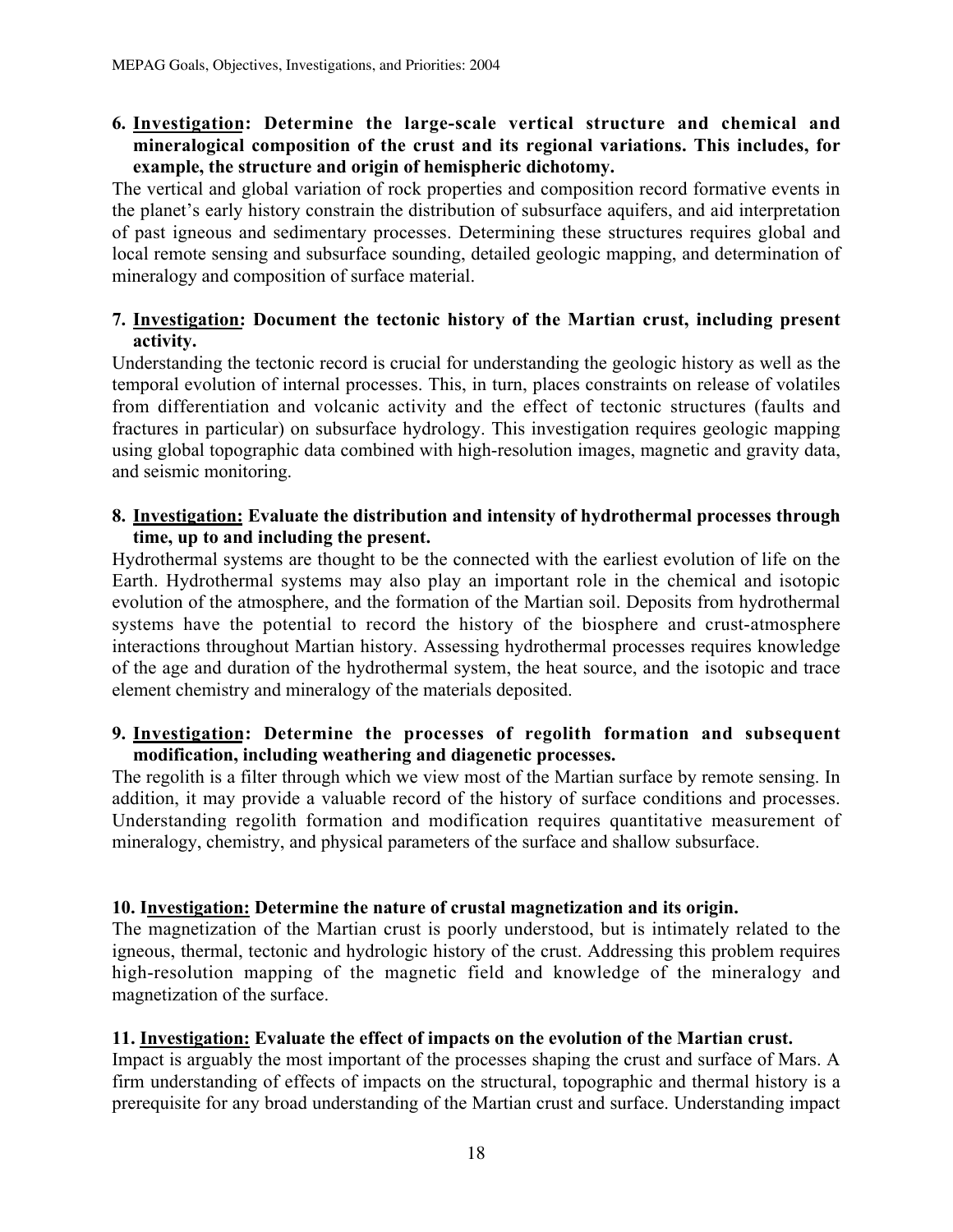effects requires geologic mapping using global topographic data combined with high-resolution images and remote sensing.

### B. Objective: Characterize the structure, composition, dynamics, and evolution of Mars' interior (investigations in priority order)

Investigating the internal dynamics and structure of Mars contributes to understanding the bulk chemical composition of Mars, the evolution of its crust and mantle, and the origin of its magnetic field and the nature and origin of the minerals that record the field. These are fundamental aspects of Mars that for the basis of comparative planetology.

### 1. Investigation: Characterize the structure and dynamics of Mars' interior.

Understanding the structure and dynamical processes of the deep interior is fundamental for understanding the origin and evolution of Mars in general, and its surface evolution and the release of water and atmospheric gasses in particular. For example, the thickness of the crust and the size of the core provide strong constraints on the bulk composition of the planet and the manner in which it differentiated. This investigation requires mineralogic, isotopic, seismic, magnetic, gravity and heat flow data bearing directly and indirectly on interior structure and processes.

### 2. Investigation: Determine the origin and history of the magnetic field.

Evidence that Mars had a magnetic field early in its history has important implications for its formation and early evolution, as well as for the retention of its early atmosphere and for the shielding of the surface from incoming radiation and the possible evolution of life. Requires high-precision, high-resolution global, regional, and local magnetic measurements, as well as mineralogic, isotopic, seismic, gravity and heat flow data bearing on interior structure and processes.

### 3. Investigation: Determine the chemical and thermal evolution of the planet.

Knowledge of the chemical and thermal evolution places constraints on the composition, quantity, and rate of release of volatiles (water and atmospheric gasses) to the surface. This investigation requires measurements of the internal structure, thermal state, surface composition and mineralogy, and geologic relationships.

### 4. Investigation: Study the structure, dynamics and composition of Phobos and Deimos as indicators of the formation and early evolution of Mars.

Dynamical arguments suggest that the origin of Phobos and Deimos are intimately connected with that of Mars itself. The dynamics of their orbits may provide constraints on the structure of Mars' interior and their composition may provide further clues to its evolution. This investigation is not aimed at detailed studies of Phobos and Deimos, but rather at using their properties to constrain the composition and evolution of Mars.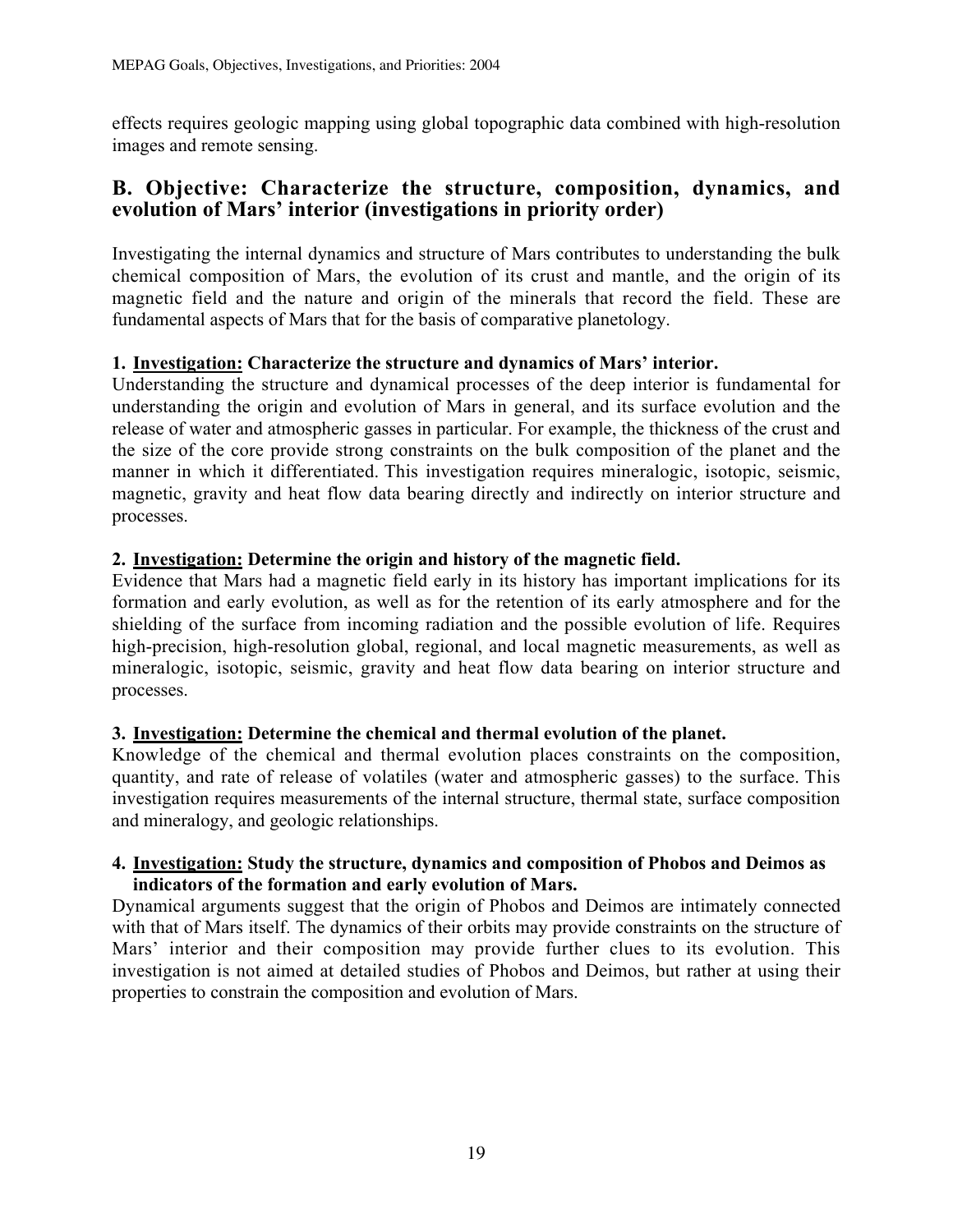## GOAL IV: PREPARE FOR HUMAN EXPLORATION

Robotic missions serve as logical precursors to eventual human exploration of space. In the same way that the Lunar Orbiters, Ranger and Surveyor landers paved the way for the Apollo moon landings, a series of robotic robotic Mars Exploration Program missions is charting the course for future human exploration of Mars. Goal IV of the MEPAG document differs from the previous Goals in that it addresses science questions specific to increasing the safety, decreasing the cost, and increasing the productivity of human crews on Mars. To address these issues this section describes both the data sets that are to be collected (Objective A), and the demonstrations of critical technologies that must be validated in the actual Martian environment (Objective B).

The 2004 National Vision for Space Exploration provides guidance for a broad range of human and robotic missions to the moon, Mars and destinations beyond. Robotic missions serve as one component of a "system of systems", the sum of which work together to accomplish the goals of implementing a safe, sustained, and affordable robotic and human program to explore and extend human presence across the solar system and beyond. One of the Vision's main points is to conduct robotic exploration of Mars to prepare for human exploration, and NASA has adopted a "level zero" requirement to "conduct robotic exploration of Mars to search for evidence of life, to understand the history of the solar system, and to support future human exploration activities." Specifically, robotic precursor missions will be used in part to acquire measurement data for the purpose of reducing cost and risk of future human exploration missions, to perform technology and flight system demonstrations for the purpose of reducing cost and risk of future human exploration missions, and to deploy infrastructure to support future human exploration activities.

The Nation's Vision for Space Exploration is focusing additional attention to future human exploration goals and the relationship between robotic and human exploration missions. It is expected that the issues described under this Goal will evolve over the coming months and years, and will expand upon the following objectives to include additional measurements, technology demonstrations and infrastructure requirements.

## A. Objective: Acquire Martian environmental data sets (investigations listed in priority order)

Scientist-astronauts on the Martian surface will add a new dimension of discovery and exploration to a Mars science program. The safety and productivity of these human explorers requires an understanding of the hazards present in the Martian environment, and the design of systems to mitigate them. Quantitative models of the Martian atmosphere, surface, and subsurface will increase the safety of human missions, and help to identify resources that may greatly decrease the cost of human exploration.

### **1. Investigation**: **Determine the ionizing radiation environment at the Martian surface and the shielding properties of the Martian soil and atmosphere.**

The propagation of high energy particles through the Martian atmosphere must be understood, and the measurement of secondary particles must be made at the surface to determine the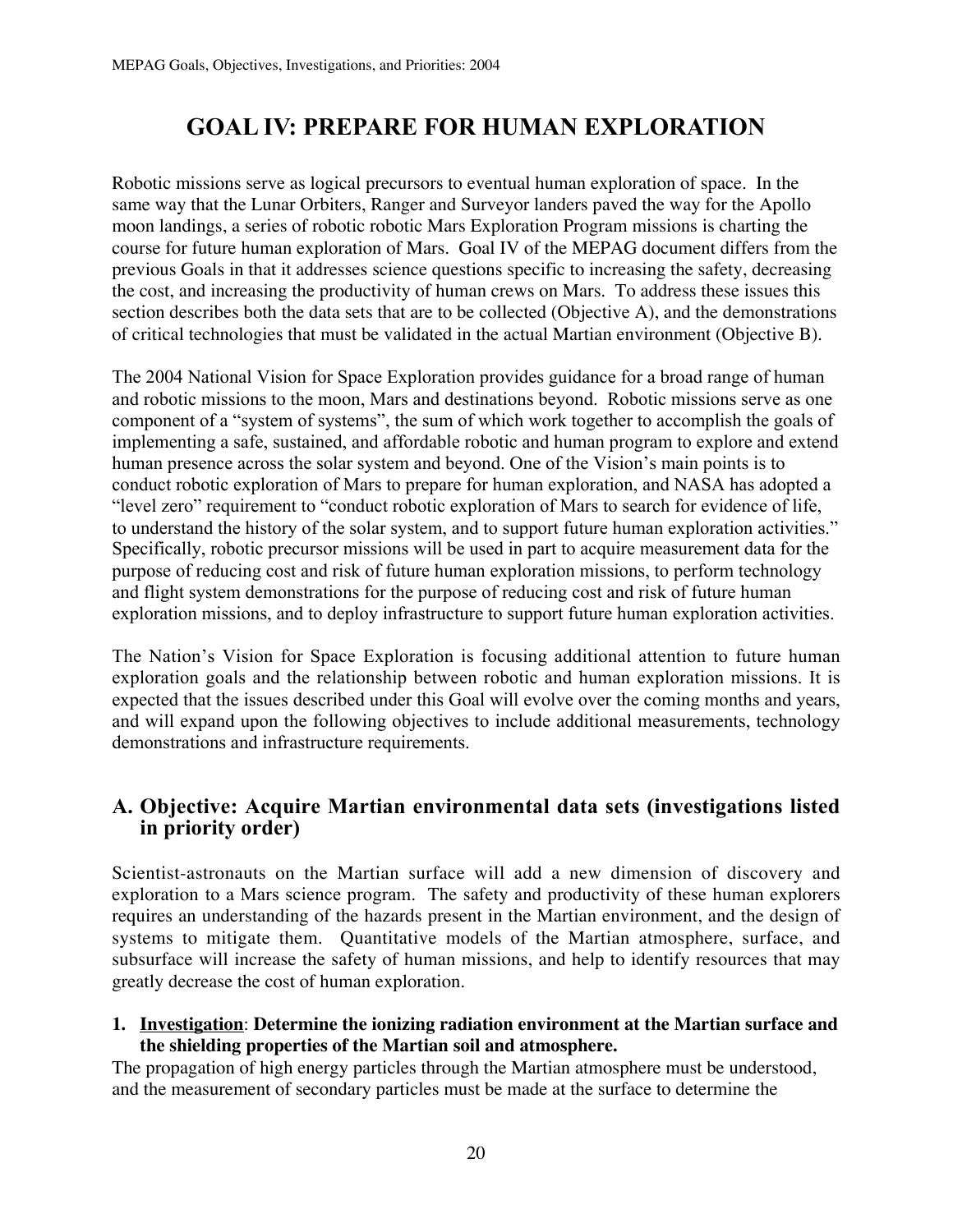buffering (or amplifying) effects of the Martian atmosphere, to understand the backscatter effects of the regolith, and to validate radiation transport models for the Martian atmosphere. Simultaneous monitoring of the ionizing radiation from Mars' orbit and at the surface to determine the shielding component of the atmosphere is desirable.Soil and dust from the Martian surface offer a readily available source of shielding material. The properties of the soil that contribute to its shielding effectiveness must be quantified to establish the transport of highenergy particles. UV is also a source of ionizing radiation and knowledge of the UV spectrum at the surface is required.

### **2. Investigation: Determine the chemical and toxicological properties of Martian surface materials.**

Measurements related to toxicity and reactivity are needed to develop hazard mitigation strategies to ensure the safety of human explorers on the Martian surface. Surface materials include all soil, dust, ice, water or atmospheric aerosols that human explorers may come in contact with. Measurements require *in-situ* surface and subsurface sample analysis or return of environmentally preserved samples if *in-situ* measurement is not possible. Multiple sites should be sampled including designated human missions sites.

### **3. Investigation: Measure atmospheric parameters and variations that affect atmospheric flight and surface systems.**

Upper level atmospheric parameters play a critical role in planning safe entry, descent, and landings for human missions. Knowledge of near-surface (boundary layer) properties is needed for safe design and operation of human surface systems.

### **4. Investigation: Understand the characteristics, accessibility, and distribution of water resources in regolith, and Martian groundwater systems.**

Water is a principal resource to humans, and a critical element in surface operations. Measurements require geophysical investigations and *in-situ* sample analysis.

### **5. Investigation: Measure the engineering properties of the Martian surface, and characterize topography, and other environment characteristics of candidate outpost sites.**

Soil and surface engineering data are needed to eliminate uncertainty in the design of landers, mobile systems, EVA suits and tools, and power and thermal systems. Also, site certification for human outposts requires a set of data about the specific site that can best be performed by surface investigations. Measurements require *in-situ* analysis at individual, specific sites.

### **6. Investigation: Determine electrical effects in the atmosphere**.

Mixing dust and sand of various compositions and sizes has the potential to develop electric charge, and in "dust devils" and dust storms to create large electric fields. Electrostatic charging and associated electrical discharges pose possible hazards to surface operations through unanticipated arcing, dust adhesion, and radio frequency (RF) contamination (charge grain/antenna incidence). These effects become particularly significant in a low pressure (low Paschen breakdown) atmosphere.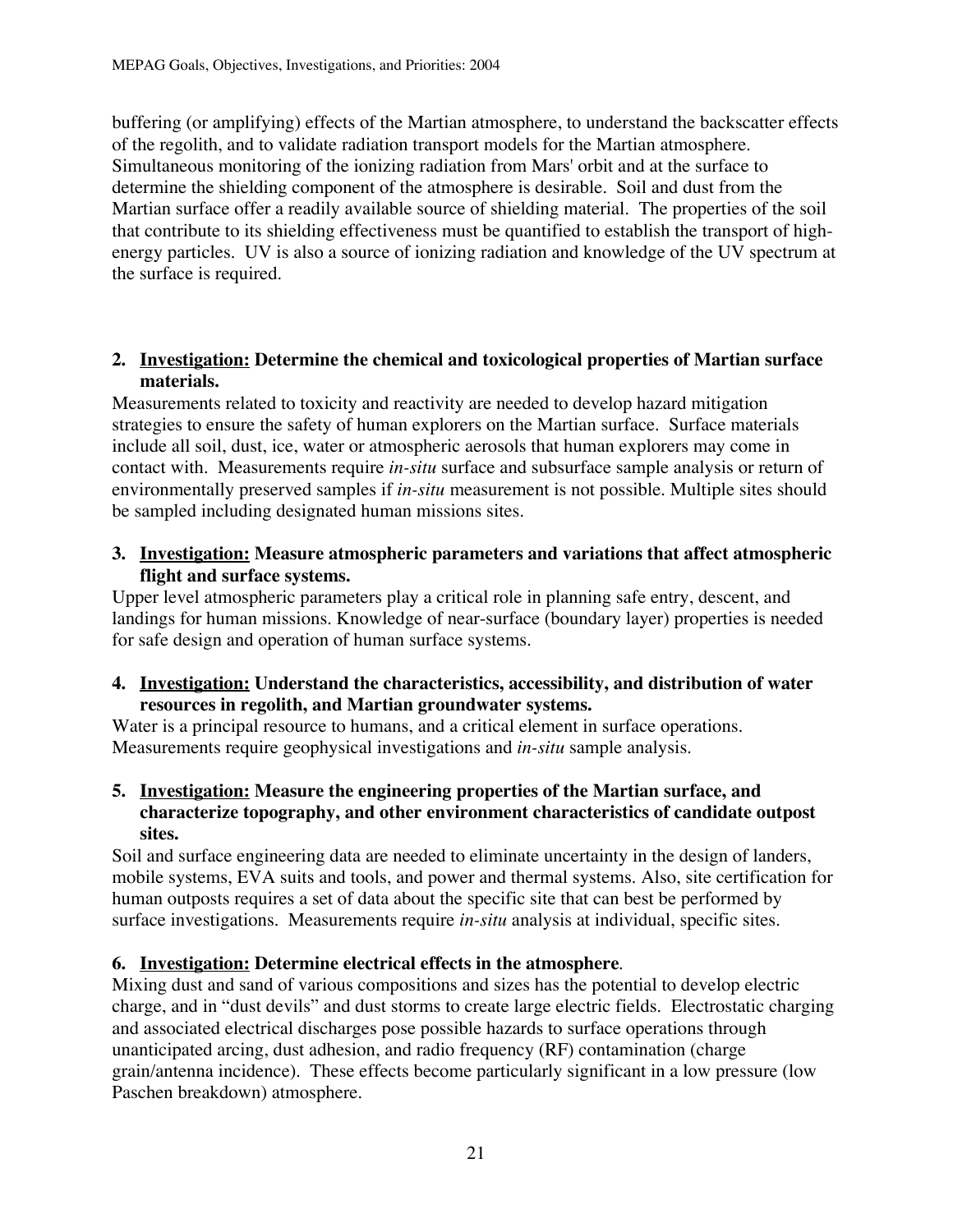### **B. Objective: Conduct in-situ engineering science demonstrations (investigations listed in priority order)**

Technology validation and engineering science demonstrations are needed to reduce the risk inherent in new, unproven technologies. Demonstrating the performance of these technologies in the Martian environment prior to their use on human flights will reduce risk and improve confidence in mission safety. The investigations listed in this section were chosen because of their high degree of interaction with the Martian environment, and because of the uncertainty of whether analog testing would supply sufficient data to reduce risk and cost, or increase performance of these systems.

**1. Investigation: Demonstrate terminal phase hazard avoidance and precision landing.** System testing is necessary to decrease the risks associated with soft landing, and to enable pinpoint landing. Validation requires flight demonstration during terminal descent phase.

### **2. Investigation: Demonstrate mid-range lift-to-drag (mid-L/D) aeroentry /aerocapture vehicle flight.**

Mid-L/D (0.4-0.8) aeroentry shapes will be required as payload masses increase. Mid-L/D aeroassist increases landed vehicle payload performance and landing precision. Validation requires flight demonstration during aeroentry phase of the mission. Flight validation must be performed with a vehicle size that yields test results scalable to vehicle performance for a human mission.

### **3. Investigation: Demonstrate high-Mach deployable aerodecelerator performance.**

Higher ballistic coefficient entry vehicles will result from flying more massive landers. This will result in higher parachute deployment speeds, which are beyond the qualification of current parachute systems. Validation requires flight demonstration during Mars entry phase.

### **4. Investigation: Demonstrate in-situ propellant (methane, oxygen) production (ISPP) and in-situ consumables production (ISCP) (fuel cell reagents, oxygen, water, buffer gasses).**

The potential for Martian resources to be converted to useable products needs to be evaluated. Components that directly interact with the Martian environment should be evaluated in a relevant environment to determine their performance. End-to-end performance may be evaluated by acquisition of local resources, processing, storage, and potential use of end products. Validation requires process verification with experiments performed *in-situ* to reduce both engineering design uncertainties and the program risk of incorporating this technology into future robotic/human missions.

### **5. Investigation: Demonstrate in-situ water collection and conditioning using surface resources***.*

Water concentrations in the Mars surface regolith**,** and concepts to collect and separate the water**,** should be evaluated in a relevant environment to determine their performance. Hardware and investigation objectives can be performed separately or combined and integrated with other regolith characterization experiments. Validation requires process verification with *in-situ*